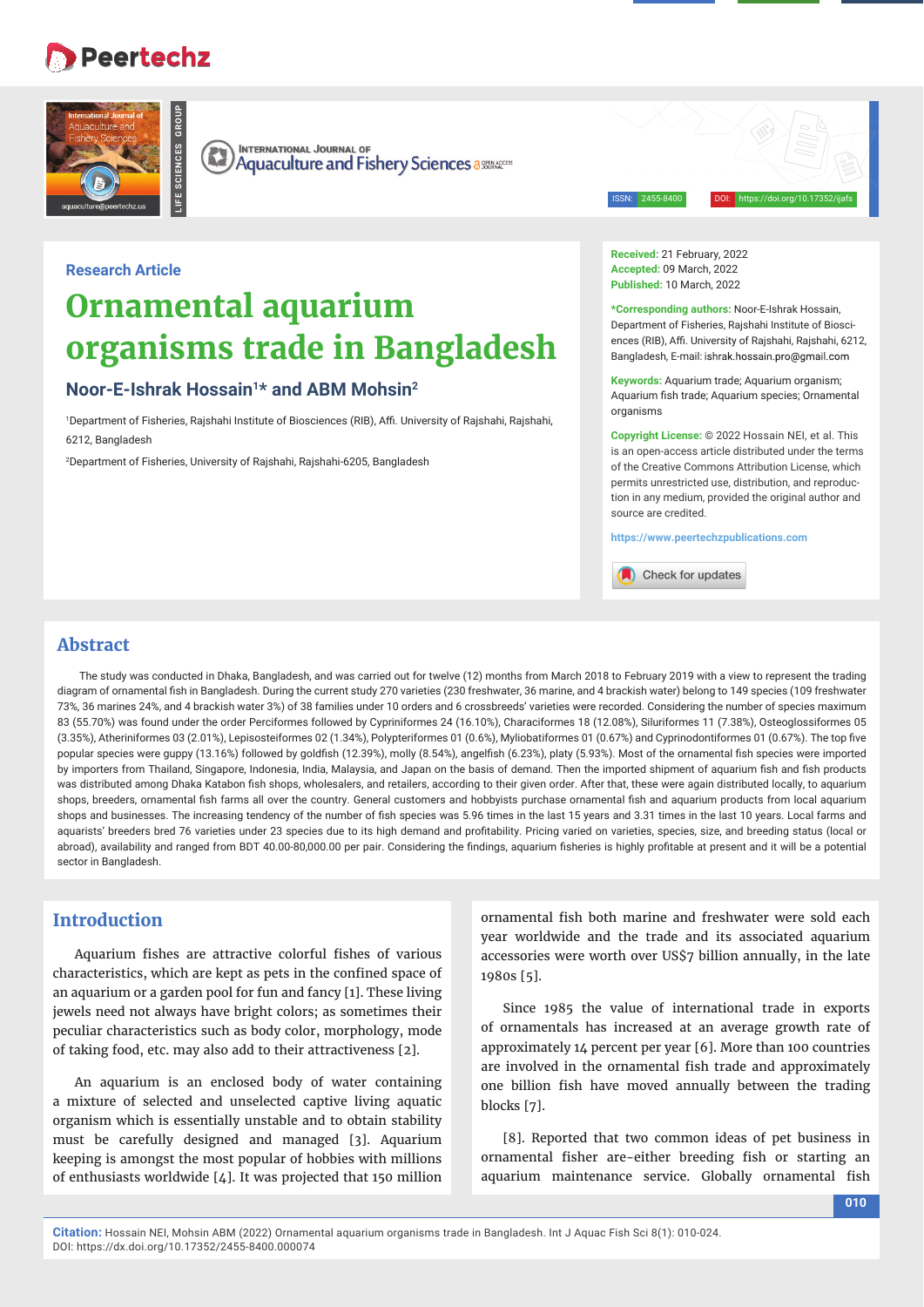keeping treats as an industry due to its high market demand and profitability as well as it is a hobby that has been rated as the second most popular and most popular type of pet in the industrialized country [9]. Pet industry surveys have estimated the aquarium industry worth over \$1,000 million USD [10]. Singapore is currently the main exporter of ornamentals to the world [11]. The United States (US) is the single largest importer of ornamental fish in the world [12]. More recently, it was estimated that  $1,471$  marine ornamental fish [13]. And more than 4,000 species of ornamental freshwater fish were traded globally each year  $[14]$ . Both freshwater and marine water fish species are popular among hobbyists. But statistically, from commercial perspective freshwater species dominate 90-96% and are produced in commercial aquaculture facilities [10,15]. Although exact figures on the value and trade of the ornamental fish industry do not exist, the value of ornamental fish and invertebrates imported into different countries worldwide is approximately \$278 million US dollars [12].

The approximate global import value of aquarium fishes is US\$ 321 million [16]. And among them, only US\$ 21-48 million is belong to the marine aquarium fish trade [17]. The business of ornamental fish is now very popular in many countries of the world and a rapidly growing venture in Bangladesh [18]. Nowadays farmers and investors are very much interested to move their business to more diversified fields such as crocodile culture, pearl culture, aquarium fish trades, etc. [19]. The study area was selected in Dhaka city because it is considered the hub of the aquarium fish trade in Bangladesh. The present study was conducted following some specific objectives- to know the types, price, popularity, and trade chain of ornamental aquarium species in Bangladesh. Knowing the ornamental organism's business chain, which will help us to know the economic potential and contribution in Bangladesh.

## **Materials and methods**

The study was conducted at Katabon aquarium fish market, Tajmahal Road, Mohammadpur, Hatipool road, and Kachukhet, Mirpur in Dhaka city for a period of twelve (12) months from March 2018 to February 2019. Frequent field visits were made during the study period to the study area for the collection of primary data. The primary data were collected by the survey which was divided into their sub-divisions such as eye observation, farm walk, and interview with the help of a questionnaire. Forty different aquarium shops and 40 respondents of aquarium shopkeepers, 20 respondents of aquarium hobbyists, and 5 respondents of aquarium fish breeders were interviewed during the survey.

Primary data, the identification of the fish species, and other aquarium organisms for creating the checklist were cross-checked with help of secondary data such as journals, books, authentic online databases, online ornamental fish shops, and other published documents. A taxonomic study was used to prepare the checklist of aquarium fish. The availability of ornamental aquarium fish was determined by counting the numbers of individual species and varieties. Numeric data were analyzed by using Microsoft Excel 2016.

## **Result and discussion**

The present study consists of 270 aquarium fish varieties under 149 species which are belong to-115 genera, excluding 6 crossbreeds varieties under 1 species.

On the other hand, previous studies recorded the number of aquarium fish species were 78 varieties under  $45$  species,  $41$ genera and 2 cross-breeds by [18]. 25 species by [20]. In Dhaka Katabon, 26 species by [21]. In Dhaka katabon, 12 species by Mohsin, et al. [22]. In Rajshahi city, 22 species by Arif, et al. [23]. At Sylhet Sadar Upazila, 29 varieties by Alam, et al. [24]. In Barisal division and 30 species by [19]. In Khulna district. The number of aquarium fish species recorded in the present study is higher than in previous studies. Except for the present study, no marine and brackish water aquarium fish and other fisheries items were recorded in the previous studies Tables 1,2, Figure 1.

During the study most popular and highly contributed species in the surveyed shops were guppy (13.16%) followed by goldfish (12.39%), molly (8.54%), tetra (6.54%), angelfish (6.23%), platy (5.93%), gourami (5.48%), swordtail (4.41%), koi carp (3.79%), zebrafish (3.31%), barb (2.83%), suckermouth catfish  $(2.46\%)$ . In a previous study according to consumer demand the most demandable aquarium fish species were goldfish, comet fish, koi carp, angle fish, platy, guppy, fighter fish, parrotfish, and discus by Faruk, *et al.* [21], Figure 2.

The number of aquarium fish species, aquarium shops, aquarium fish breeders, and hobbits has increased immensely due to the profitability for traders and acceptability by the aquarists.

During the study period, 149 aquarium fish species are recorded which is 5.96 times in the last 15 years [20]. (25 species) And 3.31 times in the last 10 years [18]. (45 species) (Figure 3).

During the study, it was recorded that 76 varieties of aquarium fish under 23 orders were bred by local aquarium breeders and farms (Figure 4).

On the other hand, according to Galib [18]. Artificial breeding techniques of at least 17 varieties of exotic ornamental fishes have been developed by amateur fish breeders. According to present findings, it is clearly indicated that the number of varieties as well species of native and non-native ornamental aquarium fish is highly increased rapidly.

Moreover, the diversity of the habitat and number of locally bred non-native species are raised as well. It is concluded that the native and non-native ornamental aquarium fish breeding and keeping practice (hobby and business) is becoming a potential sector in Bangladesh.

## Trade chain of aquarium fish and aquarium other fishe**ries items**

During the present study, it was observed that people of different categories were connected to each other in the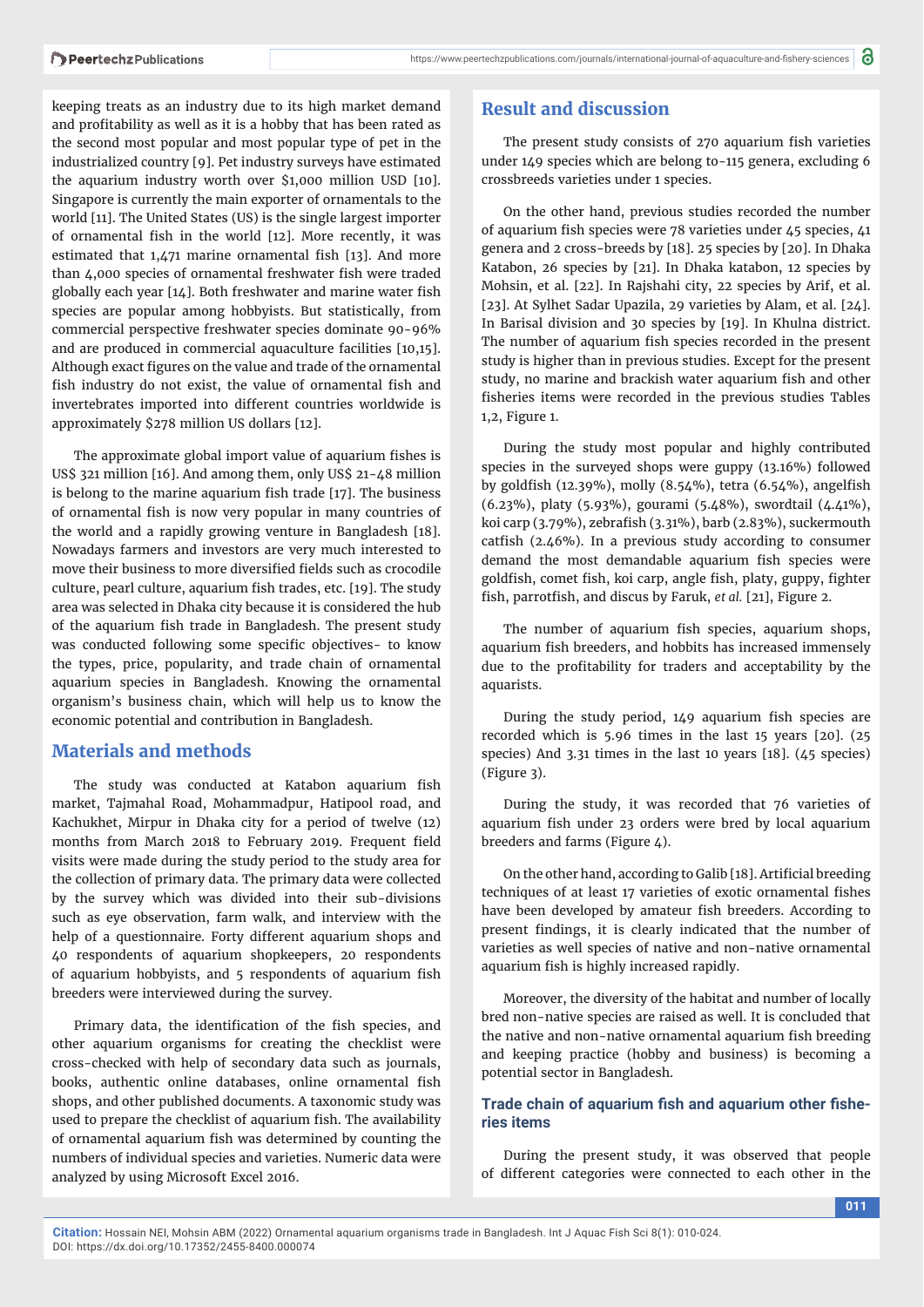**Table 1:** Checklist of aquarium fish in Bangladesh, with scientific name, common name, and price.

| <b>Common name</b>      | <b>Scientific name</b>         | Price range (BDT/pair) |
|-------------------------|--------------------------------|------------------------|
| Black ghost knife fish  | Apteronotus albifrons          | 850-1100               |
| Silver shark            | Balantiocheilos melanopterus   | 150-250                |
| Green tiger barb        | Puntigrus tetrazona            | 220-260                |
| Tiger barb              | Puntigrus tetrazona            | 60-120                 |
| Golden tiger barb       | Puntigrus tetrazona            | 150-220                |
| Albino tiger barb       | Puntigrus tetrazona            | 180-250                |
| Denison barb            | Sahyadria denisonii            | 1100-1300              |
| Tinfoil barb            | Barbonymus schwanenfeldii      | 220-380                |
| Ruby barb               | Pethia nigrofasciata           | 400-450                |
| Cherry barb             | Puntius titteya                | 160-180                |
| Rosy barb               | Pethia conchonius              | 120-180                |
| Zebra danio             | Danio rerio                    | 80-120                 |
| Fireline devario        | Devario sondhii                | 350-400                |
| Spotted danio           | Danio nigrofasciatus           | 90-120                 |
| Blackmoor               | Carassius auratus              | 80-450                 |
| Bubble eye              | Carassius auratus              | 400-2000               |
| Calico                  | Carassius auratus              | 80-300                 |
| Celestine Eye           | Carassius auratus              | 120-450                |
| Comet                   | Carassius auratus              | 80-350                 |
| Fantail                 | Carassius auratus              | 80-750                 |
| Veiltail                | Carassius auratus              | 180-450                |
| Lionhead                | Carassius auratus              | 120-550                |
| Oranda                  | Carassius auratus              | 200-450                |
| Redcap                  | Carassius auratus              | 150-450                |
| Ryukin                  | Carassius auratus              | 250-650                |
| Pearl scale             | Carassius auratus              | 600-1500               |
| Shubunkin               | Carassius auratus              | 180-500                |
| Assorted koi carp       | Cyprinus carpio                | 120-5000               |
| Tiger koi carp          | Cyprinus carpio                | 120-2000               |
| Harlequinr rasbora      | Trigonostigma heteromorpha     | 250-450                |
| Common name             | Scientific name                | Price range (BDT/pair) |
| Galaxy rasbora          | Danio margaritatus             | 800-1200               |
| Glowlight rasbora       | Trigonostigma hengeli          | 250-450                |
| Albino shark            | Epalzeorhynchos frenatus       | 180-220                |
| Rainbow shark           | Epalzeorhynchos frenatus       | 120-140                |
| High fin shark          | Myxocyprinus asiaticus         | 3000-3500              |
| Roseline shark          | Puntius denison                | 800-1200               |
| Horse-face loach        | Acantopsis choirorhynchos      | 250-450                |
| Clown loach             | Chromobotia macracanthus       | 600-650                |
| Y-loach                 | Botia lohachata                | 180-350                |
| Burmese Border loach    | Botia kubotai                  | 250-550                |
|                         |                                |                        |
| Bengal loach            | Botia dario                    | 120-220                |
| Cory cat                | Corydoras aeneus               | 400-450                |
| Panda corydoras         | Corydoras panda                | 200-250                |
| Leopard corydoras       | Corydoras julii                | 250-350                |
| Albino catfish          | Clarias batrachus              | 120-150                |
| Redtail catfish         | Phractocephalus hemioliopterus | 1800-5000              |
| <b>Tiger Shovelnose</b> | Pseudoplatystoma tigrinum      | 800-1000               |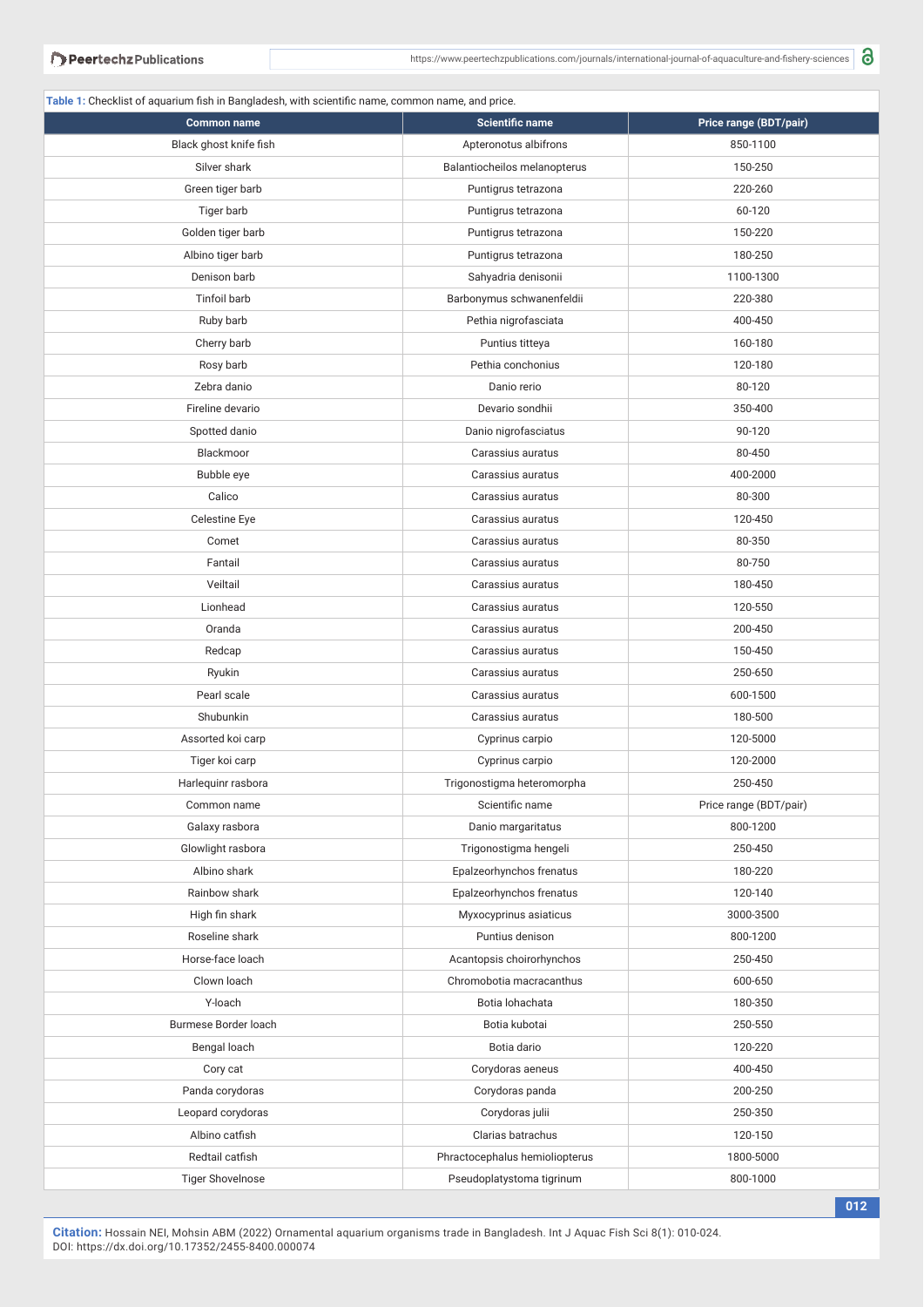| Suckermouth catfish     | Hypostomus plecostomus         | 60-320                 |
|-------------------------|--------------------------------|------------------------|
| Dwarf suckers           | Otocinclus vittatus            | 400-550                |
| Tiger shark             | Pangasius hypophthalmus        | 180-220                |
| White tiger shark       | Pangasius hypophthalmus        | 180-220                |
| Glass catfish           | Kryptopterus bicirrh           | 850-1600               |
| Red-tailed catfish      | Phractocephalus hemioliopterus | 650-950                |
| Bloodfin tetra          | Aphyocharax anisitsi           | 450-650                |
| Black skirt tetra       | Gymnocorymbus ternetzi         | 160-250                |
| Rummy nose tetra        | Hemigrammus bleheri            | 200-220                |
| Phantom tetra           | Hyphessobrycon megalopterus    | 130-150                |
| Rathbuni bloodfin tetra | Aphyocharax rathbuni           | 600-700                |
| Neon tetra              | Paracheirodon innesi           | 100-150                |
| Congo tetra             | Phenacogrammus interruptus     | 700-800                |
| Columbian tetra         | Hyphessobrycon columbianus     | 180-320                |
| Ember tetra             | Hyphessobrycon amandae         | 150-180                |
| Red ember tetra         | Hyphessobrycon amandae         | 160-250                |
| Gold tetra              | Hemigrammus rodwayi            | 80-120                 |
| Gold light tetra        | Hemigrammus rodwayi            | 120-180                |
| Lemon tetra             | Hyphessobrycon pulchripinnis   | 90-120                 |
| Silver tip tetra        | Hasemania nana                 | 220-320                |
| Cardinal tetra          | Paracheirodon axelrodi         | 180-250                |
| Red eye tetra           | Moenkhausia sanctaefilomenae   | 150-180                |
| Silver dollar           | Metynnis hypsauchen            | 150-650                |
| Marbled hatcher fish    | Carnegiella strigata           | 450-680                |
| Pirapitinga             | Piaractus brachypomus          | 600-800                |
| Red piranha             | Pygocentrus nattereri          | 400-1600               |
| Silver Arowana          | Osteoglossum bicirrhosum       | 1500-8500              |
| Golden or Asian Arowana | Scleropages formosus           | 20000-80000            |
| <b>Black Arowana</b>    | Osteoglossum ferreirai         | 18000-40000            |
| Clown knife fish        | Chitala ornata                 | 650-850                |
| Elephant nose           | Gnathonemus petersii           | 950-2000               |
| Dwarf rainbowfish       | Melanotaenia praecox           | 1500-2100              |
| Threadfin rainbowfish   | Iriatherina werneri            | 1600-2200              |
| Boeseman's rainbowfish  | Melanotaenia boesemani         | 1300-2300              |
| Spotted gar             | Lepisosteus oculatus           | 500-800                |
| Common name             | Scientific name                | Price range (BDT/pair) |
| Alligator gar           | Atractosteus spatula           | 250-600                |
| Reedfish                | Erpetoichthys calabaricus      | 650-800                |
| Glassfish               | Parambassis ranga              | 120-180                |
| Veiltail betta          | Betta splendens                | 350-400                |
| Delta tail betta fish   | Betta splendens                | 600-700                |
| Yellow butterfly betta  | Betta splendens                | 1400-1600              |
| Feather tail betta      | Betta splenden                 | 1600-1800              |
| Placket betta           | Betta splendens                | 1100-1200              |
| Comtail betta           | Betta splendens                | 1300-1400              |
| Rose-tail betta         | Betta splendens                | 1250-1400              |
| Double tail betta       | Betta splendens                | 1000-1200              |
| Half-tail betta         | Betta splendens                | 1300-1400              |
| Full-tail betta         | Betta splendens                | 1000-1200              |
| Half-moon tail betta    | Betta splendens                | 1250-1350              |
|                         |                                |                        |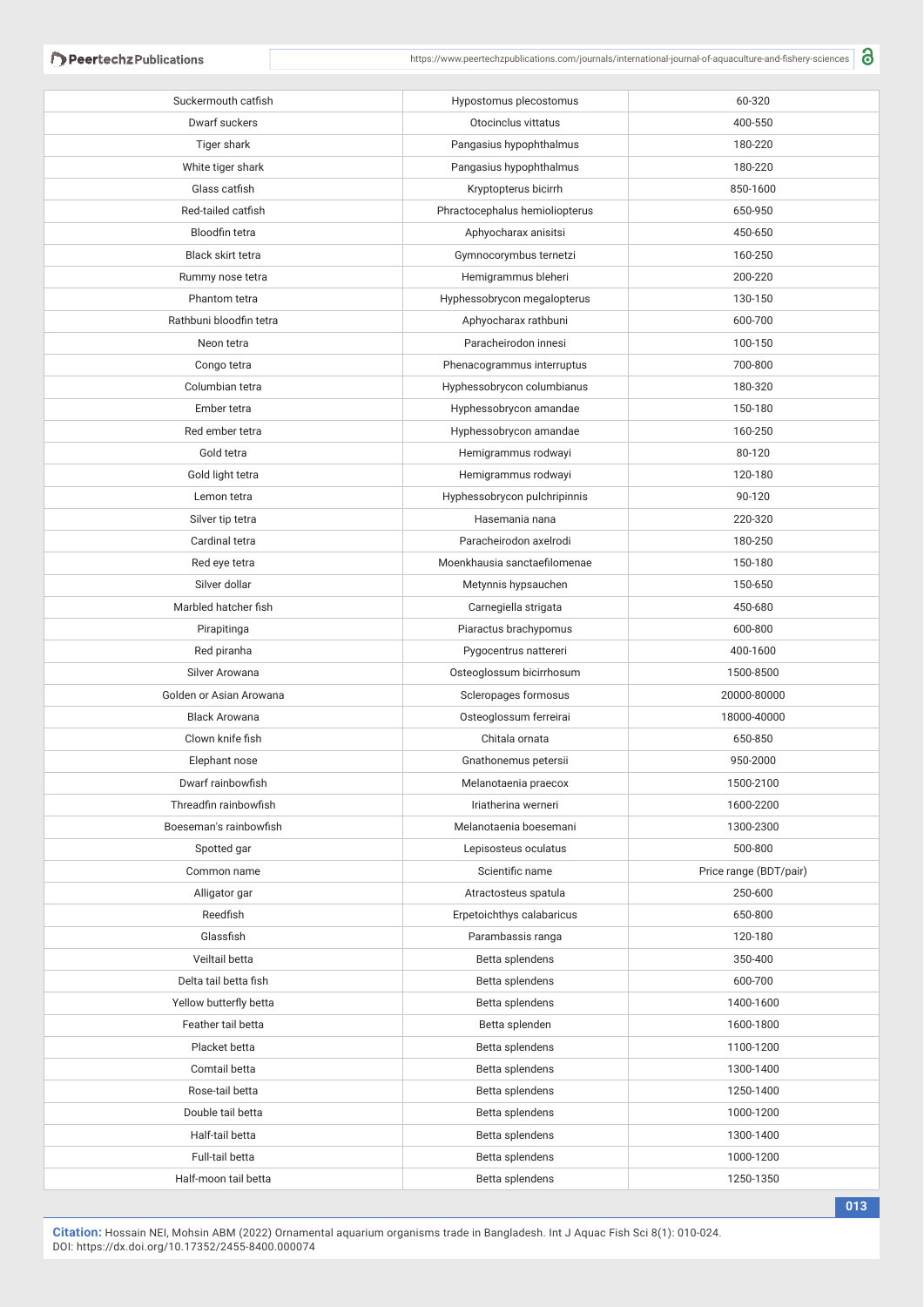**Peertechz Publications** 

| Full-moon tail betta    | Betta splendens                       | 1100-1200              |
|-------------------------|---------------------------------------|------------------------|
| Crown tail betta        | Betta splendens                       | 450-550                |
| Koi half-moon betta     | Betta splendens                       | 2200-2400              |
| Spade betta             | Betta splendens                       | 1250-1400              |
| Rainbow Snakehead       | Channa bleheri                        | 5500-6000              |
| Scarlet badis           | Dario dario                           | 350-550                |
| Blue acara              | Aequidens pulcher                     | 220-3500               |
| Lombardoi mbuna cichlid | Maylandia lombardoi                   | 600-800                |
| Kenyi cichlid           | Maylandia lombardoi                   | 950-1450               |
| Humphead cichlid        | Cyphotilapia frontosa                 | 600-1200               |
| Yellow belly cichlid    | Trichromis salvini                    | 550-1250               |
| Ram Cichlid             | Mikrogeophagus ramirezi               | 950 -- 1500            |
| Bumblebee Mouth brooder | Pseudotropheus crabro                 | 1000-1800              |
| Demasoni                | Pseudotropheus demasoni               | 1800-2500              |
| Nyererei                | Haplochromis nyererei                 | 1500-2200              |
| Electric blue cichlid   | Sciaenochromis ahli                   | 950-1250               |
| Deepwater hap           | Placidochromis electra                | 1500-2000              |
| Super VC-10 hap         | Placidochromis milomo                 | 800-1500               |
| Ice blue cichlid        | Maylandia greshakei                   | 1100-1900              |
| Orange zebra cichlid    | Maylandia estherae                    | 400-1200               |
| Venustus hap            | Nimbochromis venustus                 | 850-1150               |
| Venustus cichlid        | Nimbochromis venustus                 | 750-1000               |
| Blue dolphin cichlid    | Cyrtocara moorii                      | 1200-2000              |
| Earth-eater             | Geophagus sp.                         | 1600-2000              |
| Julies                  | Julidochromis transcriptus            | 1200-1800              |
| Sunshine peacock        | Aulonocara sp.                        | 350-1250               |
| Five color cichlid      | Labeotropheus fuelleborni             | 350-850                |
| Red spot severum        | <b>Heros Efasciatus</b>               | 650-850                |
| Golden oscar            | Astronotus ocellatus                  | 800-2500               |
| Red oscar               | Astronotus ocellatus                  | 700-2000               |
| Longfin oscar           | Astronotus ocellatus                  | 1200-4000              |
| Albino tiger oscar      | Astronotus ocellatus                  | 700-2000               |
| Albino red oscar        | Astronotus ocellatus                  | 700-2000               |
| Albino oscar            | Astronotus ocellatus                  | 700-2000               |
| Blue dolphin cichlid    | Boulenger moori                       | 1200-1800              |
| Blood red parrot        | Cichlasoma citrinellum x C. synspilum | 650-3000               |
| Green parrot            | Cichlasoma citrinellum x C. synspilum | 800-3600               |
| Red heart shape parrot  | Cichlasoma citrinellum x C. synspilum | 1000-4000              |
| Common name             | Scientific name                       | Price range (BDT/pair) |
| Red love parrot         | Cichlasoma citrinellum x C. synspilum | 450-2500               |
| Yellow love parrot      | Cichlasoma citrinellum x C. synspilum | 450-2600               |
| White parrot            | Cichlasoma citrinellum x C. synspilum | 550-2500               |
| Golden mbuna            | Melanochromis auratus                 | 300-500                |
| Black angel             | Pterophyllum scalare                  | 50-550                 |
| Marble angel            | Pterophyllum scalare                  | 50-550                 |
| Sunset angel            | Pterophyllum scalare                  | 80-750                 |
| Koi angel               | Pterophyllum scalare                  | 80-700                 |
| Leopard angel           | Pterophyllum scalare                  | 130-850                |
| Veil-tail angel         | Pterophyllum scalare                  | 120-650                |
| Blue angel              | Pterophyllum scalare                  | 180-850                |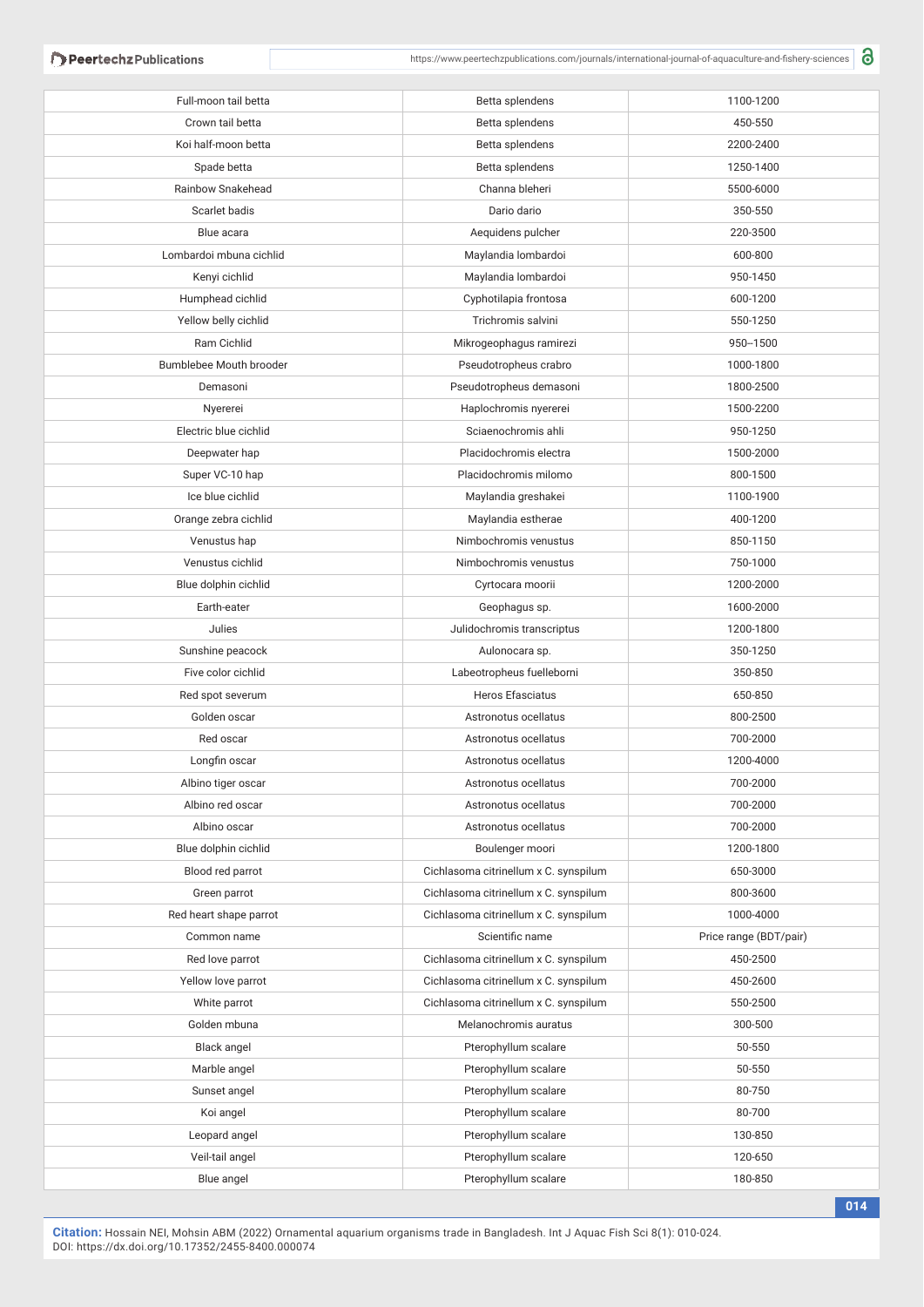**Peertechz Publications** 

| Zebra angel                        | Pterophyllum scalare         | 60-600                 |
|------------------------------------|------------------------------|------------------------|
| Gold angel                         | Pterophyllum scalare         | 100-800                |
| Altum angel                        | Pterophyllum scalare         | 120-750                |
| Silver angel                       | Pterophyllum scalare         | 80-650                 |
| Albino angel                       | Pterophyllum scalare         | 100-700                |
| Brown discus                       | Symphysodon discus           | 1500-6000              |
| Turquoise blue discus              | Symphysodon discus           | 2200-4800              |
| Blue diamond discus                | Symphysodon discus           | 1500-4500              |
| Red Marlboro discus                | Symphysodon discus           | 1500-5000              |
| <b>Brilliant blue discus</b>       | Symphysodon discus           | 2200-4800              |
| Red eagle discus                   | Symphysodon discus           | 1800-5000              |
| Ghost discus                       | Symphysodon discus           | 2500-6000              |
| Pigeon blood discus                | Symphysodon discus           | 2200-4500              |
| Red turquoise discus               | Symphysodon discus           | 2500-5000              |
| Marble discus                      | Symphysodon discus           | 1900-4200              |
| Tomato discus                      | Symphysodon discus           | 1400-4000              |
| Red snakeskin discus               | Symphysodon discus           | 1500-4500              |
| Golden pigeon discus               | Symphysodon discus           | 900-3500               |
| Red ruby discus                    | Symphysodon discus           | 1500-4000              |
| Yellow Marlboro discus             | Symphysodon discus           | 1800-5000              |
| Red turquiose discus               | Symphysodon discus           | 2000-4500              |
| Red pearl pigeon discus            | Symphysodon discus           | 1600-4500              |
| Pigeon blood snakeskin discus      | Symphysodon discus           | 1500-5500              |
| Checkerboard discus                | Symphysodon discus           | 750-3500               |
| Golden pearl discus                | Symphysodon discus           | 1300-4500              |
| White scorpion discus              | Symphysodon discus           | 1000-4000              |
| Red-brown discus                   | Symphysodon discus           | 900-3500               |
| White pigeon redline discus        | Symphysodon discus           | 800-4000               |
| Snow white discus                  | Symphysodon discus           | 1200-4500              |
| Red white diamond                  | Symphysodon discus           | 1000-3500              |
| Yellow-white diamond               | Symphysodon discus           | 1500-4000              |
| Red melon                          | Symphysodon discus           | 1200-4500              |
| Bumblebee goby                     | Brachygobius xanthozonu      | 500-650                |
| Kissing gourami                    | Helostoma temmincki          | 180-2000               |
| Snakeskin gourami                  | Trichogaster pectoralis      | 80-2000                |
| Dwarf gourami                      | Colisa lalia                 | 200-220                |
| Honey gourami                      | Colisa sota                  | 120-140                |
| Chocolate gourami                  | Sphaerichthys osphronemoides | 1700-2200              |
| Giant gourami                      | Osphronemus goramy           | 1500-3500              |
| Pearl gourami                      | Trichogaster leeri           | 220-380                |
| Blue gourami                       | Trichogaster trichopterus    | 180-260                |
| Common name                        | Scientific name              | Price range (BDT/pair) |
| Golden gourami                     | Trichogaster trichopterus    | 180-280                |
| Multicolor guppy                   | Poecilia reticulata          | 40-80                  |
| Sail fin guppy                     | Poecilia reticulata          | 200-300                |
| Blue mosaic guppy                  | Poecilia reticulate          | 350-500                |
| Tuxedo blue dragon half-moon guppy | Poecilia reticulata          | 100-200                |
| Half black yellow guppy            | Poecilia reticulata          | 180-220                |
| Tuxedo white high dorsal guppy     | Poecilia reticulata          | 250-300                |
| Half black blue guppy              | Poecilia reticulata          | 150-220                |
|                                    |                              |                        |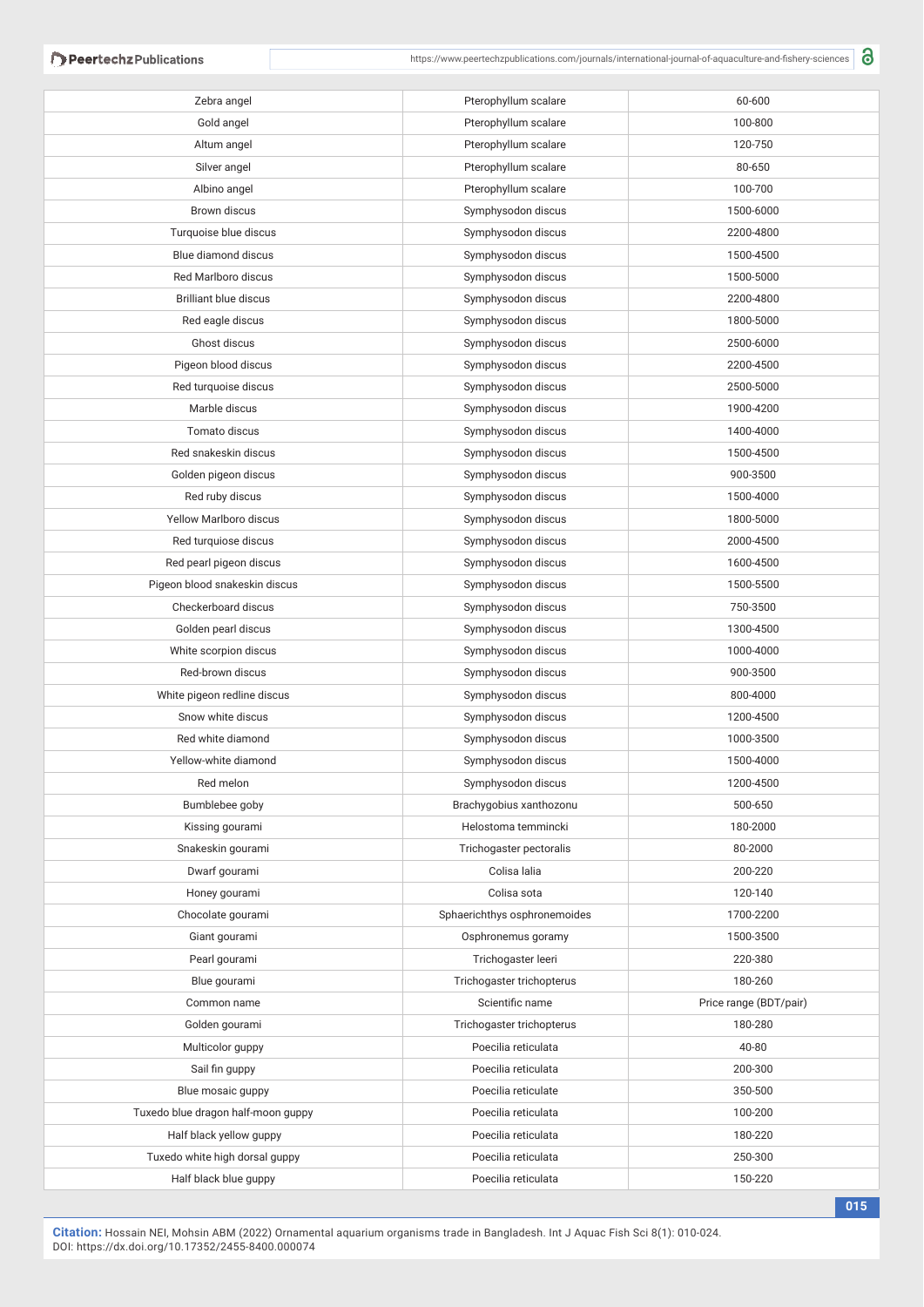| Albino blue tail guppy         | Poecilia reticulata      | 160-200                |
|--------------------------------|--------------------------|------------------------|
| Blue eagle guppy               | Poecilia reticulata      | 400-500                |
| Red lace guppy                 | Poecilia reticulata      | 1000-1200              |
| Yellow platinum guppy          | Poecilia reticulata      | 100-250                |
| Yellow king cobra guppy        | Poecilia reticulata      | 250-300                |
| Elephant ear guppy             | Poecilia reticulata      | 900-1000               |
| Yellow galaxy guppy            | Poecilia reticulata      | 250-300                |
| Blue neon guppy                | Poecilia reticulata      | 150-200                |
| Full pink guppy                | Poecilia reticulata      | 500-600                |
| Purple mosaic guppy            | Poecilia reticulata      | 350-500                |
| Blue lace guppy                | Poecilia reticulata      | 150-220                |
| Full black guppy               | Poecilia reticulata      | 200-250                |
| Platinum half red sakura guppy | Poecilia reticulata      | 180-300                |
| Full red guppy                 | Poecilia reticulata      | 300-400                |
| Moscow guppy                   | Poecilia reticulata      | 80-160                 |
| Balloon molly (Golden)         | Poecilia sphenops        | 120-140                |
| Balloon molly (White)          | Poecilia sphenops        | 120-140                |
| <b>Black molly</b>             | Poecilia sphenops        | 120-130                |
| Orange sailfin molly           | Poecilia sphenops        | 100-160                |
| Golden calico sailfin molly    | Poecilia sphenops        | 120-180                |
| Golden dust molly              | Poecilia sphenops        | 200-300                |
| Silver sailfin molly           | Poecilia sphenops        | 120-180                |
| Mixed color molly              | Poecilia sphenops        | 120-130                |
| Lyre-tail molly                | Poecilia sphenops        | 60-80                  |
| White molly                    | Poecilia sphenops        | 80-200                 |
| Mickey mouse swordtail         | Xiphophorus helleri      | 120-180                |
| Koi swordtail                  | Xiphophorus helleri      | 100-160                |
| Double tail swordtail          | Xiphophorus helleri      | 180-250                |
| Hi-fin swordtail               | Xiphophorus helleri      | 120-220                |
| Bumble bee platy               | Xiphophorus maculatus    | 80-180                 |
| Hi-fin platy                   | Xiphophorus maculatus    | 120-200                |
| Wag tail platy                 | Xiphophorus maculatus    | 120-150                |
| Tuxedo platy                   | Xiphophorus maculatus    | 90-160                 |
| Sunset platy                   | Xiphophorus maculatus    | 120-180                |
| Ocellate river stingray        | Potamotrygon motoro      | 15000-25000            |
| Golden panchax                 | Pachypanchax playfairii  | 300-400                |
| Spotted scats                  | Scatophagus argus        | 180-350                |
| Malayan angel                  | Monodactylus argenteus   | 300-600                |
| Banded archerfish              | Toxotes jaculatrix       | 1500-2100              |
| Orange chromides               | Etroplus maculatus       | 950-1500               |
| Yellowtail clownfish           | Amphiprion clarkia       | 2500-5000              |
| Tomato clownfish               | Amphiprion frenatus      | 2000-4500              |
| Common name                    | Scientific name          | Price range (BDT/pair) |
| Maroon clownfish               | Amphiprion tricinctus    | 3500-6500              |
| Sebae clownfish                | Amphiprion sebae         | 3000-7000              |
| Clown anemonefish              | Amphiprion ocellaris     | 2000-4500              |
| Skunk clownfish                | Amphiprion akallopisos   | 5500-6000              |
| Blue green damselfish          | Chromis viridis          | 5000-5500              |
| Yellow chromis                 | Chromis analis           | 950-1900               |
| Yellowtail damselfish          | Microspathodon chrysurus | 1200-2000              |
|                                |                          |                        |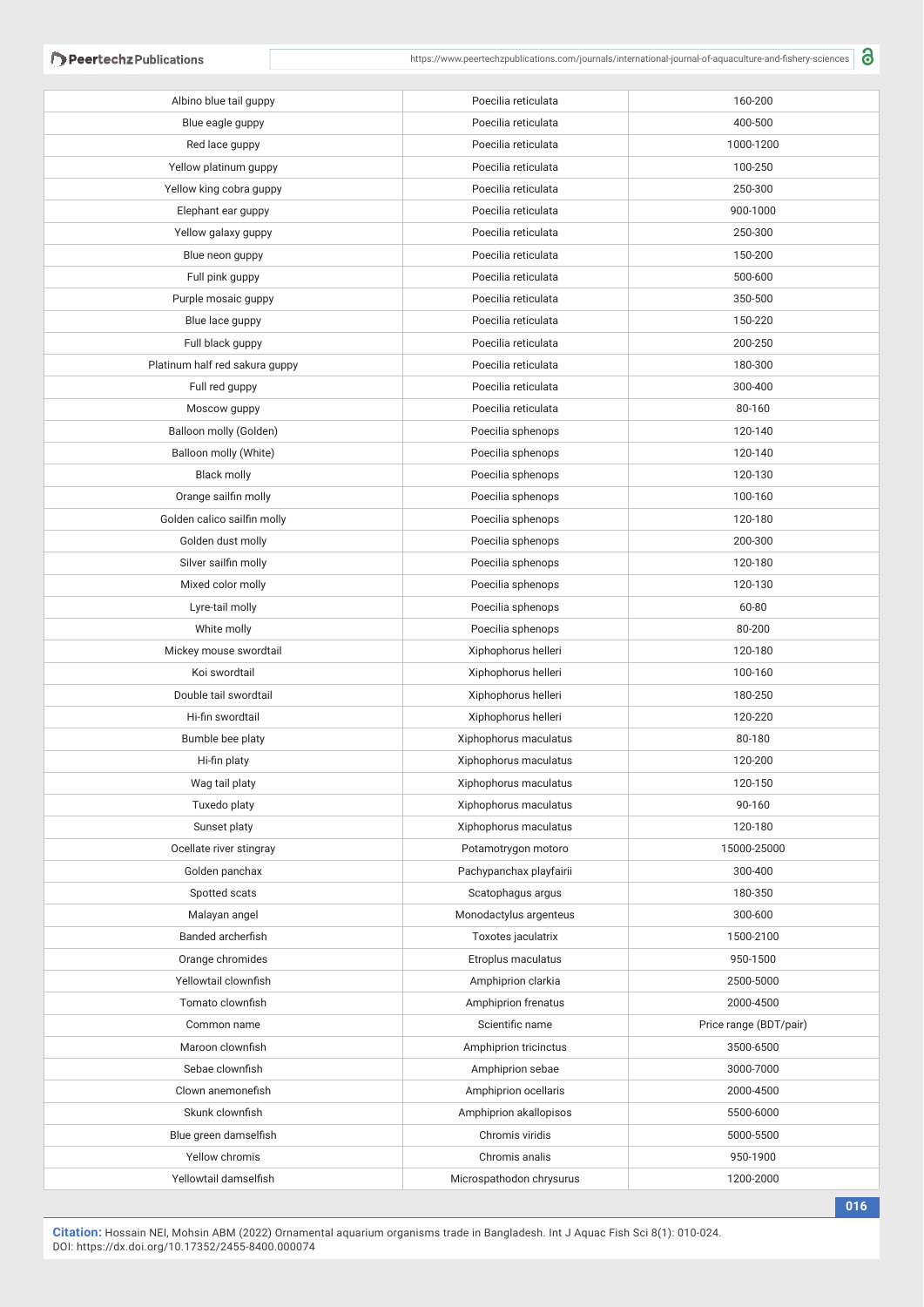**Peertechz Publications** 

| Neon damselfish                                                                        | Pomacentrus coelestis        | 1550-3200  |  |  |
|----------------------------------------------------------------------------------------|------------------------------|------------|--|--|
| Yellowbelly damselfish                                                                 | Amblyglyphidodon leucogaster | 1050-2100  |  |  |
| Cross' damsel                                                                          | Neoglyphidodon crossi        | 1400-2800  |  |  |
| Goldtail demoiselle                                                                    | Chrysiptera parasema         | 1600-3200  |  |  |
| Regal angelfish                                                                        | Pygoplites diacanthus        | 6500-13000 |  |  |
| Yellow tang                                                                            | Zebrasoma flavescens         | 2800-5600  |  |  |
| Sailfin tang                                                                           | Zebrasoma velifer            | 7000-14000 |  |  |
| Spotted surgeon fish                                                                   | Ctenochaetus strigosus       | 6500-10500 |  |  |
| Yellowfin tang                                                                         | Acanthurus xanthopterus      | 2500-5200  |  |  |
| Sixline wrasse                                                                         | Pseudocheilinus hexataenia   | 3000-6000  |  |  |
| Foxface                                                                                | Siganus vulpinus             | 6000-12000 |  |  |
| Vagabond butterflyfish                                                                 | Chaetodon vagabundus         | 3500-6500  |  |  |
| Latticed butterflyfish                                                                 | Chaetodon rafflesii          | 3000-6000  |  |  |
| Melon butterflyfish                                                                    | Chaetodon trifasciatus       | 5500-10500 |  |  |
| Yellowfin blenny                                                                       | Enchelyurus flavipes         | 2000-4000  |  |  |
| <b>Bicolor blenny</b>                                                                  | Ecsenius bicolor             | 2000-4000  |  |  |
| Yellow prawn-goby                                                                      | Cryptocentrus cinctus        | 1800-3600  |  |  |
| Dispar anthias                                                                         | Pseudanthias dispar          | 4400-8400  |  |  |
| Bicolor angelfish                                                                      | Centropyge bicolor           | 4400-7500  |  |  |
| Keyhole angelfish                                                                      | Centropyge tibicen           | 4200-7000  |  |  |
| Midnight angelfish                                                                     | Centropyge nox               | 5200-9500  |  |  |
| Russet angelfish                                                                       | Centropyge potteri           | 3700-6500  |  |  |
| Black tail angelfish                                                                   | Centropyge eibli             | 5500-12000 |  |  |
| Emperor angelfish                                                                      | Pomacanthus imperator        | 7000-15000 |  |  |
| Bluegirdled angelfish                                                                  | Pomacanthus navarchus        | 5500-12000 |  |  |
| Magenta dottyback                                                                      | Pictichromis porphyria       | 1500-3500  |  |  |
| Royal dottyback                                                                        | Pictichromis paccagnellae    | 6000-7000  |  |  |
| Alongside aquarium fishes, other fisheries items were also very popular in the market. |                              |            |  |  |

#### **Table 2:** List of aquarium non-piscine fisheries items in Dhaka.

| <b>Non-piscine species</b> | <b>Scientific name</b>                     | <b>Common name</b>            | Price range (per piece) |
|----------------------------|--------------------------------------------|-------------------------------|-------------------------|
| Turtle                     | Trachemys scripta                          | Red-eared slider              | 380-650                 |
|                            | Geoclemys hamiltonii                       | Black pond turtle             | 450-850                 |
| Snail                      | Clea helena                                | Assassin Snail                | 60-80                   |
|                            | Engina mendicaria                          | <b>Bumble Bee Snail</b>       | 250-300                 |
|                            | Conasprella pagoda                         | Pagoda snail                  | 130-150                 |
|                            | Neritina natalensis                        | Zebra Snail                   | 180-200                 |
|                            | Taia naticoides                            | Piano Snail                   | 120-160                 |
|                            | Pomacea bridgesii                          | Apple Snail                   | 40-60                   |
| Shrimp                     | Caridina cf. cantonensis var. blue tiger   | Blue tiger shrimp             | 650-700                 |
|                            | Neocaridina davidi                         | Fire Red Shrimp               | 150-200                 |
|                            | Neocaridina cf. zhangjiajiensis var. white | Snowball Shrimp               | 500-600                 |
|                            | Neocaridina davidi var. Yellow             | <b>Yellow Shrimp</b>          | 400-450                 |
|                            | Neocaridina heteropoda Var.                | Chocolate Shrimp              | 500-600                 |
|                            | Neocaridina heteropoda var. Orange         | Orange Sakura Shrimp          | 150-180                 |
|                            | Caridina multidentata                      | Amano Shrimp                  | 280-350                 |
|                            | Neocaridina davidi var. rili               | Red rilli Shrimp              | 250-300                 |
|                            | Procambarus clarkia                        | Snow White Crayfish           | 900-1100                |
|                            | Cambarellus patzcuarensis                  | Mexican Dwarf Orange Crayfish | 500-650                 |
| Amphibian                  | Ambystoma mexicanum                        | Mexican walking fish          | 650-800                 |
|                            |                                            |                               | 017                     |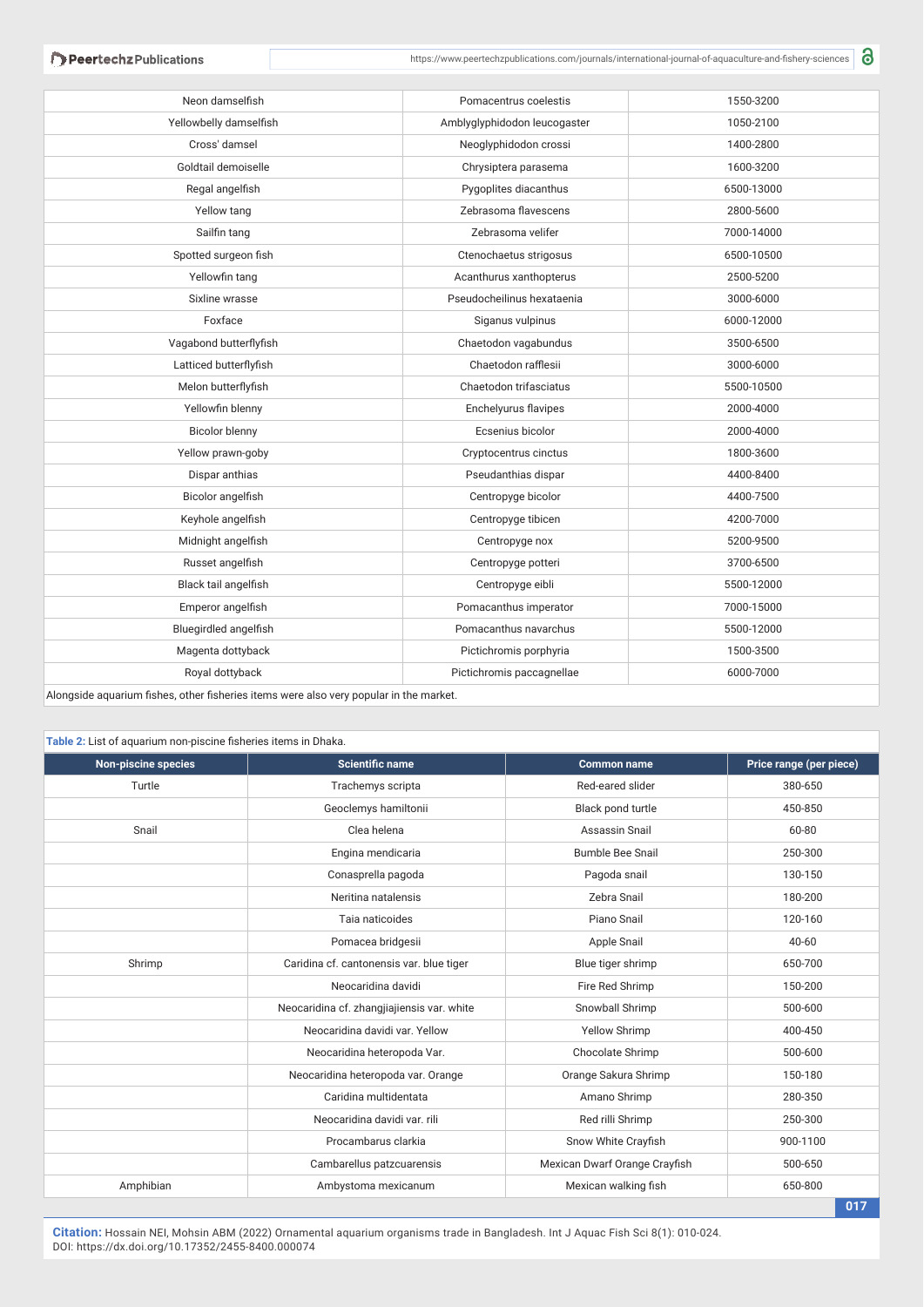| Crab                        | Pagurus bernhardus                 | Hermit Crab                   | 1600-1800    |
|-----------------------------|------------------------------------|-------------------------------|--------------|
| Coral, mushroom, and polyps | Sinularia notanda                  | Finger leather coral          | 4500-6500    |
|                             | Actinodiscus cardinalis            | Red mushroom                  | 5000-5500    |
|                             | Protopalythoa mutuki               | Green button polyps           | 2500-6000    |
| Aquarium plant              | Anubias afzelii                    | Anubias Afzelii               | 300-350 (PB) |
|                             | Anubias barteri var. glabra        | Water aspidistra              | 300-350 (PB) |
|                             | Anubias hastifolia                 | Anubias hastifolia            | 350 (PB)     |
|                             | Anubias heterophylla               | Congo anubias                 | 300-350 (PB) |
|                             | Cryptocoryne balansae              | Balansae plant                | 250 (PP)     |
|                             | Cryptocoryne parva                 | Dwarf crypt plant             | 250 (PP)     |
|                             | Cryptocoryne undulates             | Cryptocoryne undutalus        | 250 (PP)     |
|                             | Cryptocoryne wendtii               | Water trumpet                 | 250 (PP)     |
|                             | Echinodorus tenellus               | Mud babies                    | 200 (PB)     |
|                             |                                    |                               | 200 (PB)     |
|                             | Blyxa japonica<br>Cardamine lyrata | Bamboo plant                  |              |
|                             |                                    | Japanese cress                | 200 (PB)     |
|                             | Alternanthera reineckii            | Roseafolia                    | 200 (PB)     |
|                             | Aegagropila linnaei                | Moss ball                     | 200 (PB)     |
|                             | Vesicularia montagnei              | Christmas moss                | 250 (PB)     |
|                             | Taxiphyllum Barbieri               | Java moss                     | 200 (PB)     |
|                             | Echinodorus bleheri                | <b>Broadleaf Amazon Sword</b> | 200 (PB)     |
|                             | Bacopa caroliniana                 | Blue water hyssop             | 200 (PB)     |
|                             | Limnophila aquatic                 | Giant ambulia                 | 200 (PB)     |
|                             | Bacopa myriophylloides             | Water hyssop                  | 200 (PB)     |
|                             | Hygrophila difformis               | Water wisteria                | 200 (PB)     |
|                             | Hygrophila polysperma              | Indian swamp weed             | 250 (PP)     |
|                             | Hygrophila pinnatifida             | Miramar weed                  | 200 (PB)     |
|                             | Hygrophila corymbosa               | Giant hygo                    | 250-300(PP)  |
|                             | Pogostemon helferi                 | Downoi                        | 200 (PB)     |
|                             | Pogostemon erectus                 | Erectus plant                 | 250 (PP)     |
|                             | Glossostigma elatinoides           | Glosso                        | 250 (PP)     |
|                             | Hemianthus callitrichoides         | Cuba                          | 200 (PB)     |
|                             | Ludwigia ovalis                    | Oval ludwigia                 | 200 (PB)     |
|                             | Ludwigia palustris                 | Marsh seed box                | 200 (PB)     |
|                             | Ludwigia peruensis                 | Red Star Ludwigia             | 200 (PB)     |
|                             | Ludwigia repens                    | Creeping primrose-willow      | 200 (PB)     |
|                             | Ludwigia arcuata                   | Piedmont primrose-willow      | 200 (PB)     |
|                             | Rotala Indica                      | Indian tooth cup              | 250 (PB)     |
|                             | Rotala wallichii                   | Red wallichii plant           | 200 (PB)     |
|                             | Rotala macrandra                   | Giant red rotala              | 200 (PB)     |
|                             | Riccia fluitans                    | Floating crystalwort          | 200 (PB)     |
|                             | Nymphaea zenkeri                   | Tiger lotus red               | 250 (PB)     |
|                             | Corynephorus canescens             | Hair grass                    | 250 (PB)     |
|                             | Mayaca fluviatillis                | Bog moss                      | 200 (PB)     |
|                             | Microsorum Pteropus                | Fern                          | 200 (PB)     |
|                             | Micranthemum umbrosum              | Shade mud flower              | 250 (PP)     |
|                             | Myriophyllum aquaticum             | Parrot feather watermilfoil   | 200 (PB)     |
|                             |                                    |                               |              |

(PP: Per Pot; PB: Per Bundle)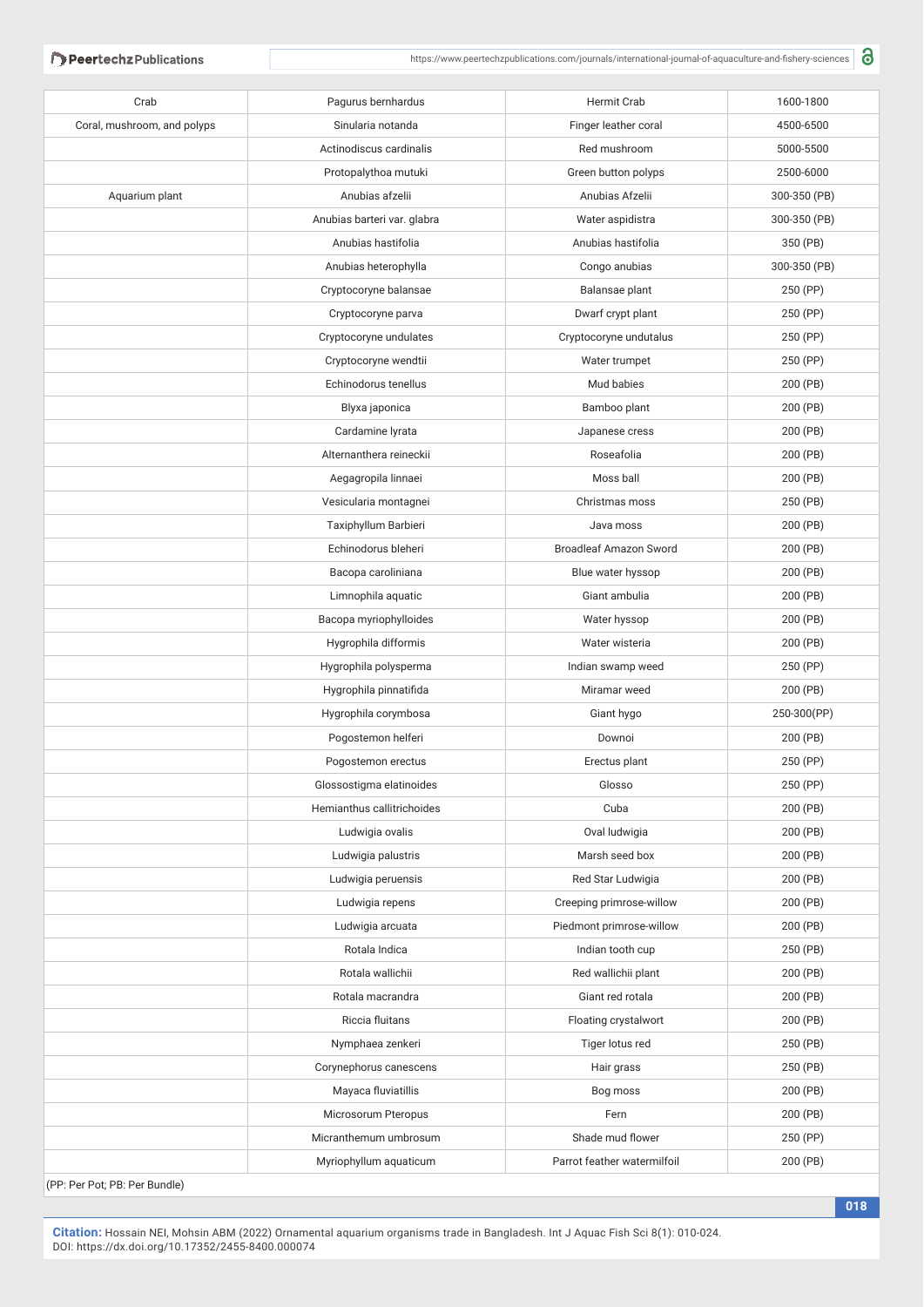aquarium fish marketing channel in Bangladesh. Detailed information of import of exotic was not maintained systematically in Bangladesh [19,20].

In the present study, the access pathway, the distribution, and the marketing channel of aquarium fishes and other fisheries organisms are shown in (Figure 5). It was found that most of the imported aquarium fish and other fisheries items were introduced from Thailand, Singapore, Indonesia, India, Malaysia, Japan, etc.

The goldfish was introduced from Pakistan former West Pakistan in 1953  $[25]$ . And the tiger shovelnose catfish was introduced from Australia in 2009. Mainly aquarium fishes and other fisheries organisms were imported by aquarium fish importers of Bangladesh, located in Katabon area of Dhaka city [26-31].









8

Figure 4: Increasing number of locally breed aquarium fish varieties over the



fish and other fisheries items in Bangladesh.

Aquarist sometimes personally import their products but it is very rare. Various online agencies are importing aquarium items and trading through online platforms such as websites, Facebook. Breeding techniques of many aquarium fishes and other fisheries organisms are discovered by local breeders online.

Local breeding organisms are also distributed through Katabon and local aquarium shops. Aquarium fish farms are commercially breeding and cultivating aquarium fishes and other fisheries organisms and creating new possibilities in the aquarium business.

(Kohls and Uhl, 1980) stated that the marketing channel may be short or long for a particular commodity depending on the quality of the marketed products, nature, and size of the consumers and producers.

During the study, it was found that the price of aquarium fish is much higher than food fish. The proportion between the space required for aquarium fishes and culture fishes is very significant. Aquarium fishes need a little amount of space to maintain, breed and the management cost is very low compared to the price.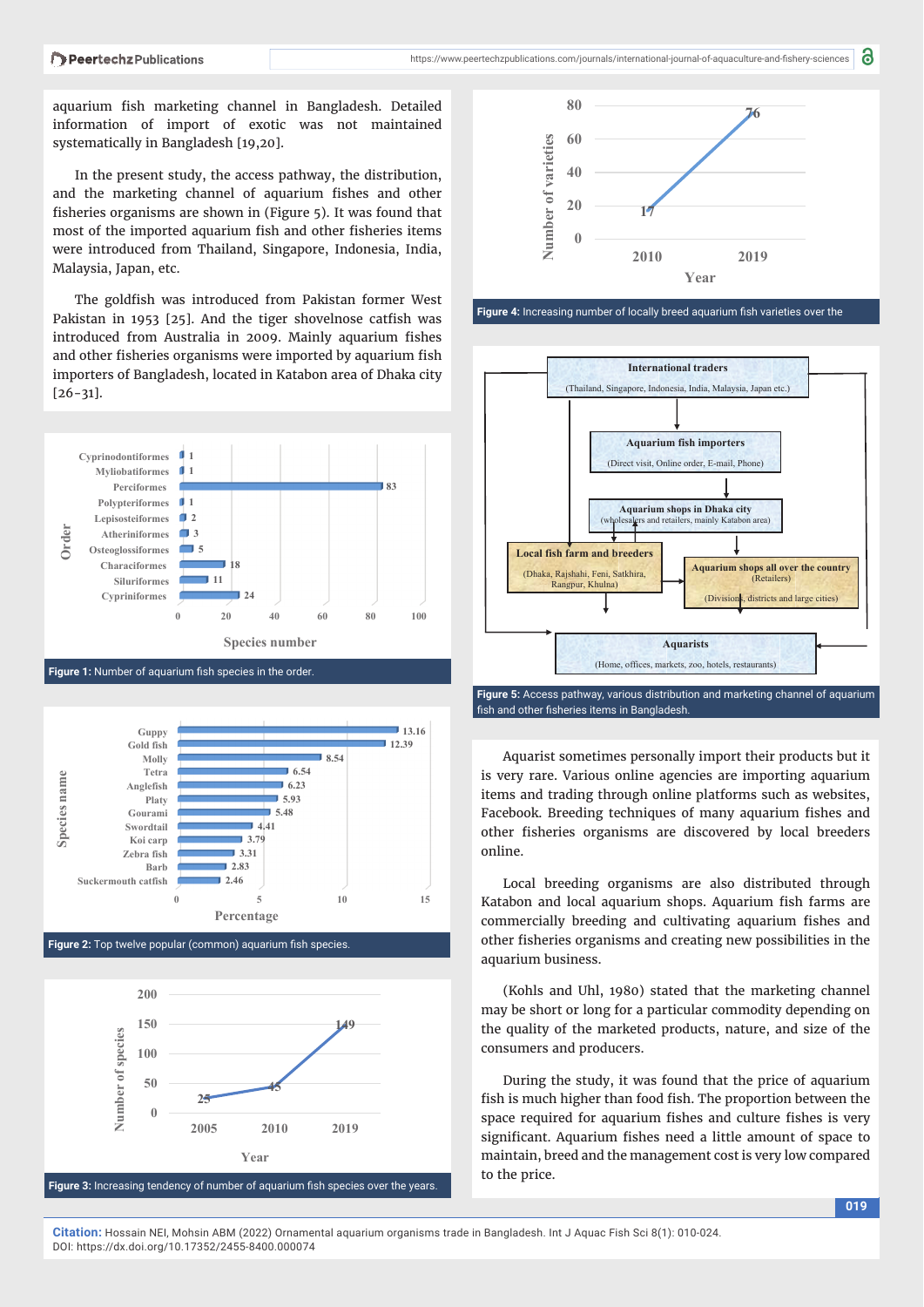The top 3 highly-priced aquarium fishes were found as-Golden Arowana (20000-80000 BDT/pair), Black Arowana (18000-45000 BDT/pair), and Ocellate River Stingray (15000- 25000 BDT/pair) (Table 3)

[18]. Recorded silver Arowana as the most expensive species (30000 BDT/pair), Koi carp (12000 BDT/pair), and Tiger shovelnose (4000 BDT/pair). Rahman, *et al.* [19]. Found red parrot as the most expensive species (1000-1500 BDT/pair), in their study followed by discus (800-1000 BDT/pair) and oscar (400-600 BDT/pair). Arif, *et al.* [23]. Mentioned discus as the most expensive species (1500 BDT/pair), parrotfish (1000 BDT/ pair), and oscar (650 BDT/pair) Table 4.

During the study, it was recorded that 76 varieties of aquarium fish under 23 orders were bred by local aquarium breeders and farms. Artificial breeding techniques of at least 17 varieties of exotic ornamental fishes have been developed by amateur fish breeders [18].

Mostafizur, et al. [19]. Reported that 12 shops and 7 breeders have been found in the Khulna district where 29 different aquarium fish species were marketed of which 12 species were bred for fry production Figure 6.

Rahman [20]. Recorded 25 aquarium shops in the Katabon pet market and in the present study the number had increased

| Table 3: Top ten highly-priced aquarium fish species. |                            |                |                                             |  |
|-------------------------------------------------------|----------------------------|----------------|---------------------------------------------|--|
| <b>SL</b>                                             | <b>Species name</b>        | <b>Habitat</b> | Price range according to size<br>(BDT/pair) |  |
| 1                                                     | Golden or Asian<br>Arowana | Freshwater     | 20000-80000                                 |  |
| $\overline{2}$                                        | <b>Black Arowana</b>       | Freshwater     | 18000-45000                                 |  |
| 3                                                     | Ocellate River Stingray    | Brackish water | 15000-25000                                 |  |
| $\overline{4}$                                        | Silver Arowana             | Freshwater     | 7000-18000                                  |  |
| 5                                                     | Emperor angelfish          | Marine water   | 7000-15000                                  |  |
| 6                                                     | Sailfin tang               | Marine water   | 7000-14000                                  |  |
| 7                                                     | Foxface                    | Marine water   | 6000-12000                                  |  |
| 8                                                     | Bluegirdled angelfish      | Marine water   | 6000-12000                                  |  |
| 9                                                     | Blacktail angelfish        | Marine water   | 5500-12000                                  |  |
| 10                                                    | Spotted surgeonfish        | Marine water   | 6500-10500                                  |  |

|  | Table 4: Top ten cheap aquarium fish species. |  |
|--|-----------------------------------------------|--|
|  |                                               |  |

| <b>SL</b>      | <b>Species name</b>     | <b>Habitat</b> | Price range according to<br>size (BDT/pair) |
|----------------|-------------------------|----------------|---------------------------------------------|
| 1              | Multi-color Guppy       | Freshwater     | $40 - 60$                                   |
| $\overline{2}$ | <b>Black Molly</b>      | Freshwater     | 50-80                                       |
| 3              | Tiger barb              | Freshwater     | 60-80                                       |
| 4              | Zebra danio             | Freshwater     | 60-80                                       |
| 5              | <b>Tuxedo Platy</b>     | Freshwater     | 60-80                                       |
| 6              | Mickey mouse sword tail | Freshwater     | 80-120                                      |
| $\overline{7}$ | Rosy barb               | Freshwater     | 80-120                                      |
| 8              | Blue gourami            | Freshwater     | 80-120                                      |
| 9              | Rainbow shark           | Freshwater     | 120-140                                     |
| 10             | Marble angelfish        | Freshwater     | 40-450                                      |



a

to 34 due to the popularity and demand of the business. The majority of the shops of aquarium fish are located in Dhaka city [18].

Another study [18]. Stated that there are only 2 shops in Rajshahi city, while 12 shops are found in Khulna city.

[18]. Found that at least 30 aquarium shops are available in the Katabon market of Dhaka city where all kinds of aquarium products can be found.

Aquarium fish price depends on varieties, species, size, and breeding status (local or imported). Considering the price of cheap species, it can be said that aquarium hobby is not only for elite society people but also for common people as well. Due to the demand and profitability, this business spread drastically. So, aquarium fishes and other fisheries items are and will be of great potential judging by the circumstance in our country.

## **Aquarium and aquarium accessories**

Aquarium accessories also play a vital role in the trade. Beyond sales of the aquarium, air pumps, food, medications and other supplies, the primary product of the aquarium industry is fish [7]. Katabon market, the most common and popular market in Dhaka city for aquariums and other aquarium products like aquarium fishes, aquarium foods, chemicals, toys, plants, etc.

### **Aquariums**

There are various types of aquariums according to their shape and size. Some are suitable for fish keeping, breeding and others are for ornamentation. Price differs due to the size, shape as well as thickness of glass or aquarium building material Tables 5,6.

Aquarium decoration toys are mainly used to enhance the beauty and appearance of an aquarium. Such as plastic plants, artificial streams, water flow, etc. Aquarists can add various decorative stuff which can be beneficial for fish as well Figure 7.

During the study it was found that 70% of hobbyists were having rectangular shape aquariums, 25% ball shape and 5%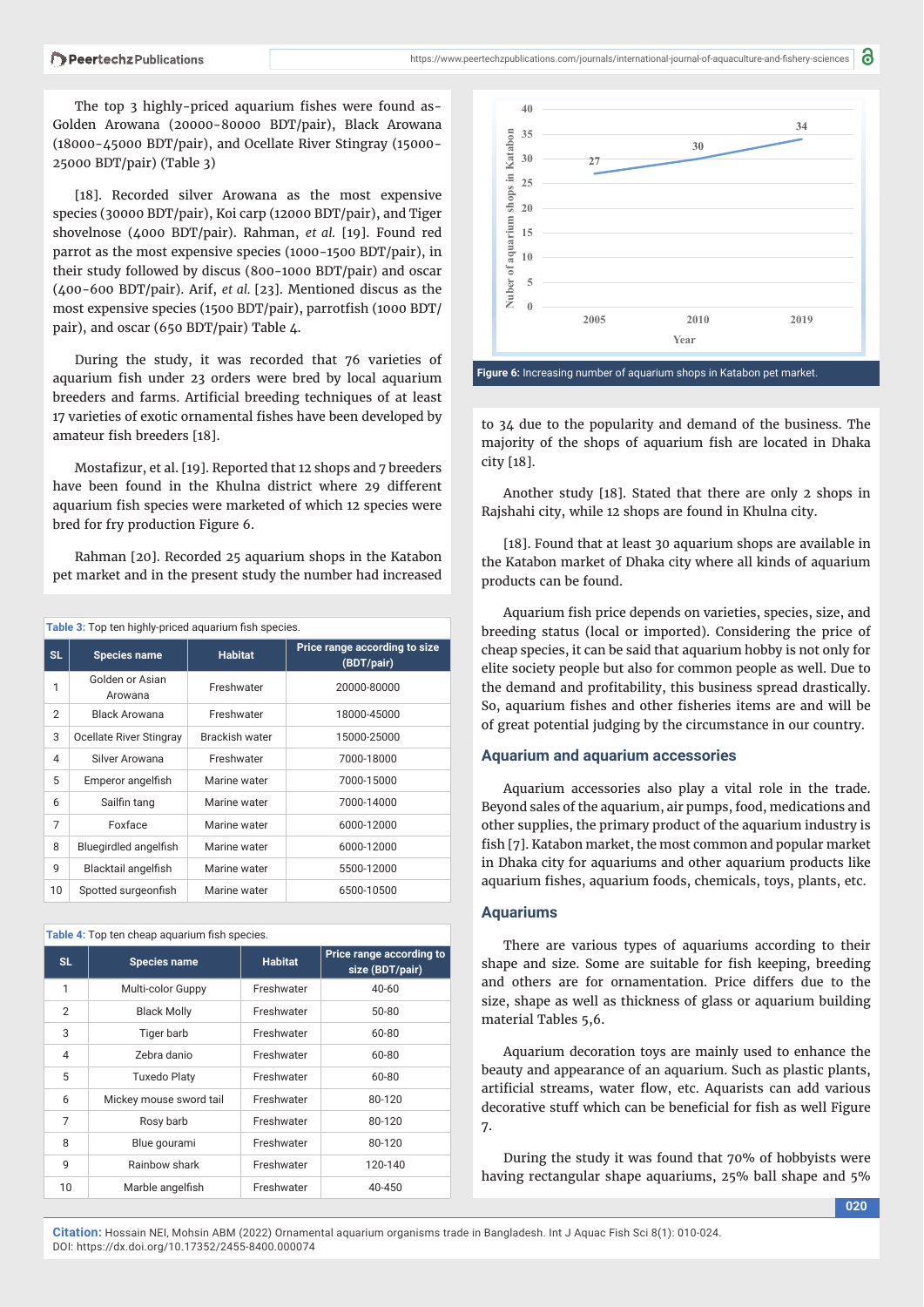#### **Table 5:** General types of aquariums with their shape, size, and price.

| <b>Building</b><br>material | <b>Aquarium</b><br>thickness (mm) | <b>Aquarium</b><br>shape | Aquarium size (length   Price (BDT/ per<br>x width x height) feet | set)        |
|-----------------------------|-----------------------------------|--------------------------|-------------------------------------------------------------------|-------------|
| Glass                       | 5 <sub>mm</sub>                   | Rectangle                | $1.5 \times 1 \times 1$ (feet)                                    | 1500-2000   |
| Glass                       | 5 <sub>mm</sub>                   | Rectangle                | $2 \times 1 \times 1$ (feet)                                      | 3000-3500   |
| Glass                       | 5 <sub>mm</sub>                   | Rectangle                | $3 \times 1 \times 1$ (feet)                                      | 6000-6500   |
| Glass                       | 5 <sub>mm</sub>                   | Rectangle                | $3\times1\times1.5$ (feet)                                        | 7000-8000   |
| Glass                       | 5 <sub>mm</sub>                   | Ball jar                 | Small                                                             | 150-180     |
| Glass                       | 5 <sub>mm</sub>                   | Ball jar                 | Medium                                                            | 250-280     |
| Glass                       | 5 <sub>mm</sub>                   | Ball jar                 | Large                                                             | 360-480     |
| Crystal glass               | 5 <sub>mm</sub>                   | Rectangle                | $2 \times 1 \times 1$ (feet)                                      | 5000-6000   |
| Crystal glass               | 5 <sub>mm</sub>                   | Rectangle                | $3\times1\times1$ (feet)                                          | 10000-12000 |
| Crystal glass               | 8 <sub>mm</sub>                   | Rectangle                | $6 \times 2 \times 3$ (feet)                                      | 40000-42000 |

**Table 6:** Exceptional types of aquariums and their price.

| <b>Types of aquariums</b>                                       | Price (BDT/ per set) |
|-----------------------------------------------------------------|----------------------|
| USB desktop aquarium                                            | 3000                 |
| Mini Desktop Aquarium (full set-Black)                          | 3300                 |
| Wall hanging acrylic fish tank flowers vase 22cm mirror<br>back | 2800                 |
| Glass Vase and Aquarium - Transparent                           | 950                  |
| Glass Vase and Aquarium                                         | 1100                 |
| SOBO Mini Fish Aguarium (Blue)                                  | 5500                 |
| All in One Smart Aguarium (LAT-40)                              | 11000                |
| Betta Tank-DoPhin BT 104                                        | 1000                 |
| Betta Flora Tank (Blue)                                         | 2500                 |



were having other shapes (hexagonal, cube). Mohsin, *et al.* [22]. Described preferences for rectangular shape 69% and ball shape jar 29% in Rajshahi city, Bangladesh. Arif, *et al*. [23]. Found that 80% of the hobbyists were having rectangular shape aquariums and 20% had round shape aquariums in Sylhet Sadar Upazila, Bangladesh.

## **Foods used in aquarium**

On the basis of the diet, there are different types of aquarium fishes having different preferable aquarium fish food. Some

species are carnivores, some are herbivores, and others other omnivores. According to the different life stages also varies as well Table 7.

## **Turtle food**

Table 8.

## **Aquarium air pumps or aerators**

Aquarium air pumps or aerators' main purpose is to produce Oxygen by creating water flow. It is vital to have a sufficient amount of oxygen in the aquarium water to keep fish healthy and alive. Numerous types of aerators were observed during the study Table 9.

|                           | Table 7: List of aquarium fish food items. |                                  |                       |                            |
|---------------------------|--------------------------------------------|----------------------------------|-----------------------|----------------------------|
| <b>Fish food</b><br>types | Sub food<br>types                          | <b>Commercial brands</b>         | <b>Amount</b><br>(gm) | Price (BDT/ per<br>packet) |
| Dry foods                 | Flakes                                     | Tetra bits flakes                | 200 <sub>g</sub>      | 700                        |
|                           |                                            | <b>Taiyo tropical flakes</b>     | 93g                   | 250                        |
|                           |                                            | Prime reef flakes                | 34g                   | 800                        |
|                           | Pellets                                    | Nova                             | 100                   | 80                         |
|                           |                                            | Osaka green-1                    | 100                   | 100                        |
|                           |                                            | Optimum                          | 100                   | 85                         |
|                           |                                            | Optimum micro pellet             | 50                    | 120                        |
|                           |                                            | Osaka-2000                       | 100                   | 80                         |
|                           |                                            | Optimum cichlid<br>pellet        | 300g                  | 350                        |
|                           |                                            | Ultima                           | 100                   | 100                        |
|                           |                                            | Ultima betta food                | 20 <sub>g</sub>       | 80                         |
|                           |                                            | Ultima micro pellet              | 50 <sub>g</sub>       | 100                        |
|                           |                                            | Taiyo                            | 100 <sub>g</sub>      | 60                         |
|                           |                                            | Taiyo hi-red                     | 100 <sub>g</sub>      | 150                        |
|                           |                                            | Taiyo cichlids                   | 100                   | 190                        |
|                           |                                            | Hikari micro pellets             | 22g                   | 400                        |
|                           |                                            | DR. Fish economy<br>fish food    | 100                   | 450                        |
| Fish food<br>types        | Sub food<br>types                          | Commercial brands                | Amount<br>(gm)        | Price (BDT/ per<br>packet) |
|                           |                                            | Hong Shi Mei-Betta<br>food       | 50 <sub>g</sub>       | 120                        |
|                           |                                            | <b>Hikari Marine S</b>           | 50 <sub>g</sub>       | 750                        |
|                           | Cripes                                     | Tetra bits complete<br>fish food | 375g                  | 1150                       |
|                           |                                            | Taiyo bits complete<br>fish food | 120g                  | 350                        |
|                           | <b>Blood worms</b>                         | Taiyo blood worms                | 320g                  | 950                        |
|                           | Tubifex                                    | Taiyo tubifix                    | 10 <sub>g</sub>       | 120                        |
|                           |                                            | Siso tubifex worm                | 80 <sub>g</sub>       | 1250                       |
|                           | Dried Shrimp                               | Taiyo dried fresh<br>shrimp      | 25g                   | 400                        |
|                           | Spirulina                                  | Tetra spirulina                  |                       |                            |
|                           | Food sticks                                | Hikari tropical food<br>sticks   | 57g                   | 550                        |
|                           |                                            | Taiyo cichlids sticks            | 50 <sub>g</sub>       | 190                        |
|                           | Seaweed                                    | Hikari seaweed<br>extreme        | 90 <sub>g</sub>       | 1500                       |

**021**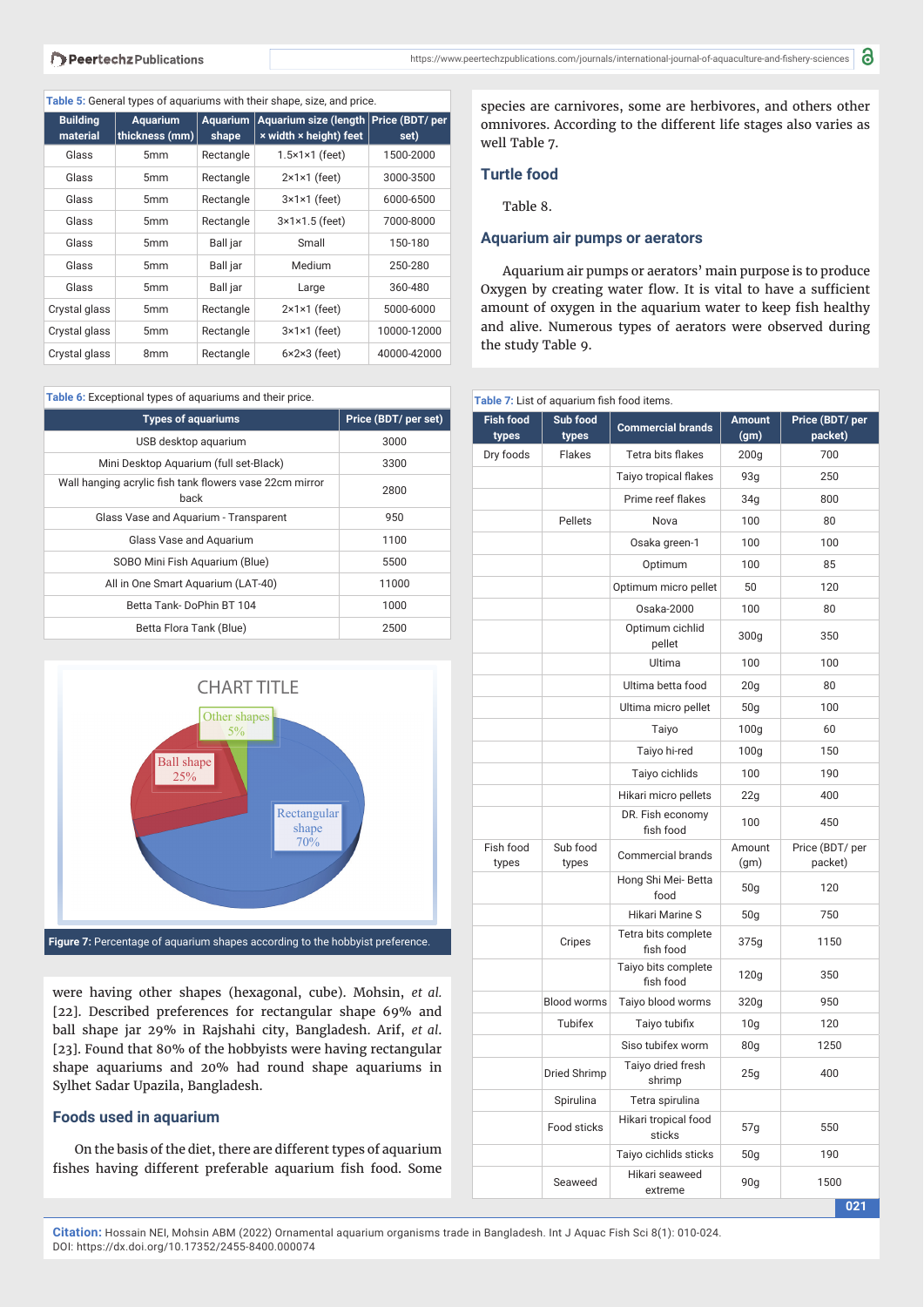#### **Aguarium filters and gravels**

Aquarium filters are used to keep the aquarium water clean by removing pollutants (fish waste, degraded food, ammonia, and toxic materials). There were various types of gravels found among the most commonly used were black and white crust gravels. Gravel is mainly used for the sedimentation of water products and keeps the water clean. Gravel prices generally range from 20-40 (BDT/kg) Table 10.

## **Aquarium water heaters**

Aquarium heaters are used to maintain the optimum water temperature in the aquarium. Especially in the winter water temperature drops to a critical level which is detrimental for fish health and may lead them to death. Popular heaters are used by the aquarists in Bangladesh Table 11.

### **Aquarium medicines**

Aquarium medicines are used for the treatment of contaminated organisms and aquarium water. Some medicines were listed during the study period such as Table 12.

## **Economic importance of aquarium fishes**

During the study, it was found that the price of aquarium fish is much higher than culture fish which is taken as food. The proportion between the space required for aquarium fishes and culture fishes is very significant. Aquarium fishes need a little amount of space to maintain, breed and the management cost is very low compared to the price.

| Table 8: List of aquarium turtle food items. |                   |                 |                        |
|----------------------------------------------|-------------------|-----------------|------------------------|
| <b>Food types</b>                            | Commercial brands | Amount (gm)     | Price (BDT/per packet) |
| Dry food                                     | Taiyo turtle food | 1000q           | 400                    |
|                                              | Hello pets        | 100q            | 80                     |
|                                              | Inch-gold         | 40 <sub>q</sub> | 100                    |

**Table 9:** List of aquarium air pumps.

| Air pump                                 | Price (BDT/per piece) |  |
|------------------------------------------|-----------------------|--|
| Aguarium air pump SOBO SB-248A           | 250                   |  |
| Aquarium air pump SOBO SB-350A           | 350                   |  |
| SOBO 360-degree aquarium super wavemaker | 3000                  |  |
| Solar oxygenator                         | 1480                  |  |
| Atman air pump                           | 1600                  |  |

#### **Table 10: List of aquarium filters.**

| <b>Aquarium filter</b>                   | Price (BDT/per piece) |
|------------------------------------------|-----------------------|
| Aquarium internal filter SOBO WP -320F   | 350                   |
| Aquarium internal filter SOBO WP-1200F   | 500                   |
| Aquarium internal filter SOBO WP -3000F  | 1200                  |
| Aguarium internal filter SOBO WP -320F   | 400                   |
| Aquarium internal filter Xinyou XY -2835 | 150                   |
| Aquarium top filter SOBO WP-1880F        | 1550                  |
| External filter-Resun cyclone CY20       | 2500                  |
| External hang on filter -330L/h          | 7200                  |

| <b>Aquarium heaters</b>                 | Price (BDT/per piece) |
|-----------------------------------------|-----------------------|
| Sobo aquarium heater 50W                | 500                   |
| Sobo aquarium heater 150W               | 700                   |
| Sobo aquarium heater 200W               | 550                   |
| RS electrical 300 watts aguarium heater | 550                   |
| Agua heater- Periha                     | 1000                  |
| Periha Agua heater HB-200               | 1500                  |
| Periha Agua heater T-300W               | 1200                  |
| Shanda glass heater (SGH-318)           | 400                   |
|                                         |                       |

#### **Table 12:** List of aquarium medicines.

| <b>Medicine name</b>                          | <b>Amount</b>     | <b>Price</b> |
|-----------------------------------------------|-------------------|--------------|
| Aqua grow plant nutrition                     | $100 \mathrm{ml}$ | 450          |
| Herbtana reef and marine                      | 473 ml            | 3000         |
| Aqua grow + Plant nutrition                   | 100 ml            | 250          |
| Agua grow + Plant nutrition                   | 250 ml            | 300          |
| Aquaguard anti chlorine by porpoise           | $150$ ml          | 350          |
| Aquarium Additive (Super 4) by ADA            | $100 \mathrm{ml}$ | 400          |
| Bonuses-Concentrated Nitrifying Bacteria      | 150 ml            | 300          |
| Coral Pro Salt                                | 22 kg             | 9000         |
| Coral Pro Salt                                | 7 kg              | 3000         |
| Dr. Aqua-Anti Fungus Special                  | 120 ml            | 110          |
| Medicine name                                 | Amount            | Price        |
| Dr. Aqua- Anti White Spot                     | 120 ml            | 110          |
| Dr. Agua-Antichlor Special                    | $120 \mathrm{m}$  | 110          |
| Dr. Aqua- Antirot Special                     | 120 ml            | 110          |
| Esy Clo( antichlorine)                        | 100 ml            | 300          |
| Green Bacter- ADA Nature Aquarium             | 100 ml            | 2000         |
| Leecom Antichlor-Medicine                     | 120 ml            | 250          |
| Plant Plus- Natural Plant Food by White Crane | 25 ml             | 350          |
| Bonuses Aquaguard (anti-chlorine)             | 150 ml            | 350          |
| Shanda-Saltwater Microelement Phosphorus      | 120 ml            | 550          |
| Shanda-Bacterial Killer                       | $120 \mathrm{m}$  | 500          |
| Sera- Crystal clear aquarium water            | 250 ml            | 500          |
| Star-Aquarium salt                            | 10 <sub>gm</sub>  | 30           |
| Star-Methylene blue                           | $20 \mathrm{ml}$  | 30           |
| Star-Water cleaner                            | $20$ ml           | 30           |

On the other hand, culture fish species need a lot of space, maintenance costs, and comparing to the price. For example, the price of Thai pangasius (*Pangasius hypophthalmus*) is 90-120 BDT/kg but the same species are known as tiger sharks keep in the aquarium an 80-360 per pair which is a much higher price than its cultural value.

The top 3 highly-priced aquarium fishes were found as-Golden Arowana (20000-80000 BDT/pair), Black Arowana (18000-45000 BDT/pair), and Ocellate River Stingray (15000- 25000 BDT/pair) Table 13.

[18]. Recorded silver Arowana as the most expensive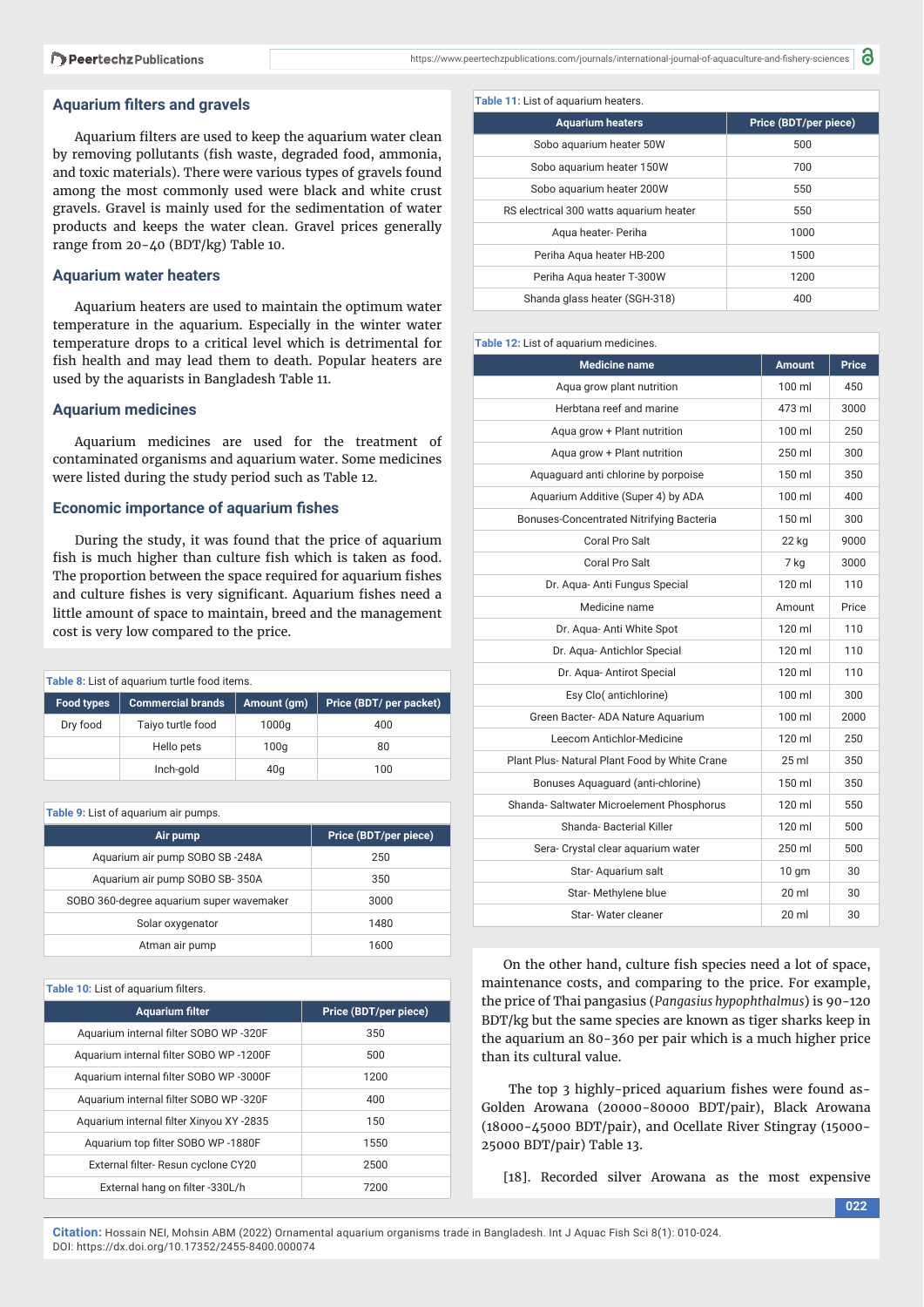species (30000 BDT/pair), Koi carp (12000 BDT/pair), and Tiger shovelnose (4000 BDT/pair).

Rahman, *et al.* [19]. Found red parrot as the most expensive species (1000-1500 BDT/pair), in their study followed by discus (800-1000 BDT/pair) and oscar (400-600 BDT/pair).

Arif, *et al.* [23]. Mentioned discus as the most expensive species (1500 BDT/pair), parrotfish (1000 BDT/pair), and oscar (650 BDT/pair) Table 14.

| Table 13: Top ten highly-priced aquarium fish species. |                              |                          |                                             |
|--------------------------------------------------------|------------------------------|--------------------------|---------------------------------------------|
| SL.                                                    | <b>Species name</b>          | <b>Habitat</b>           | Price range according to size<br>(BDT/pair) |
| 1                                                      | Golden or Asian Arowana      | Freshwater               | 20000-80000                                 |
| $\overline{2}$                                         | <b>Black Arowana</b>         | Freshwater               | 18000-45000                                 |
| 3                                                      | Ocellate River Stingray      | <b>Brackish</b><br>water | 15000-25000                                 |
| $\overline{\mathcal{A}}$                               | Silver Arowana               | Freshwater               | 7000-18000                                  |
| 5                                                      | Emperor angelfish            | Marine water             | 7000-15000                                  |
| 6                                                      | Sailfin tang                 | Marine water             | 7000-14000                                  |
| 7                                                      | Foxface                      | Marine water             | 6000-12000                                  |
| 8                                                      | <b>Bluegirdled angelfish</b> | Marine water             | 6000-12000                                  |
| 9                                                      | Blacktail angelfish          | Marine water             | 5500-12000                                  |
| 10                                                     | Spotted surgeonfish          | Marine water             | 6500-10500                                  |

#### Table 14: Top ten cheap aquarium fish species.

| SL.            | <b>Species name</b>        | <b>Habitat</b> | Price range according to size (BDT/<br>pair) |
|----------------|----------------------------|----------------|----------------------------------------------|
| 1              | Multi-color Guppy          | Freshwater     | $40 - 60$                                    |
| 2              | <b>Black Molly</b>         | Freshwater     | 50-80                                        |
| 3              | Tiger barb                 | Freshwater     | 60-80                                        |
| $\overline{4}$ | Zebra danio                | Freshwater     | 60-80                                        |
| <b>SL</b>      | Species name               | Habitat        | Price range according to size (BDT/pair)     |
| 5              | <b>Tuxedo Platy</b>        | Freshwater     | 60-80                                        |
| 6              | Mickey mouse sword<br>tail | Freshwater     | 80-120                                       |
| $\overline{7}$ | Rosy barb                  | Freshwater     | 80-120                                       |
| 8              | Blue gourami               | Freshwater     | 80-120                                       |
| 9              | Rainbow shark              | Freshwater     | 120-140                                      |
| 10             | Marble angelfish           | Freshwater     | 40-450                                       |

# **Conclusion**

Considering the present study, it was very much clear that the current situation of the aquarium business had become a potential commercial sector in our country. Connecting the past and present studies observation it can be stated that the popularity, diversity of aquarium fisheries products, and the number of shops had drastically increased. In the past, most of the aquarium fishes were imported from foreign countries but according to the current study 23 species under 76 varieties were locally bred by our hatcheries and local breeders. Marketing had become more flexible; customers can purchase aquarium fish and other products by ordering them in online

shops as well as by going to the shops. Aquarium fish cost, management, and space are much less than culture fish. Due to the immense potentiality, the sector is not contributing to national GDP. If we raise our concern and realize the value of the sector and properly nurture it will become one of the remarkable foreign currency income sources in the near future.

# **Acknowledgment**

I would like to express my special thanks of gratitude to my honorable teacher Professor ABM Mohsin for his proper guideline and support. I would also like to extend my gratitude to all the staff Department of fisheries, University of Rajshahi.

# **References**

- 1. Chakravartty P, Chakravartty M, Sharma S (2012) A Survey on the Fish Diversity with Special Reference to the Classified Ornamental Fishes and their Prospects in the Kapla Beel of Barpeta District. The Sci Probe 1: 12-21.**Link:** https://bit.ly/3CpyOme
- 2. Selvarasu A, Sankaran A (2010) Marketing Strategies Vis-a-Vis Consumer Preference for Aquarium Business Service. Int J Latest Trends Fin Eco Sci 1: 23-29. **Link:** https://bit.ly/3KCGvZf
- 3. Suxena A (2003) Aquarium management. Daya Publishing House. New Delhi. **Link:** https://bit.ly/3CFLmGl
- 4. James DE (1981) Carolina's freshwater aquarium handbook, Carolina biological supply company, Burlington, NC/Gladstone, OR 4.
- 5. Andrews C (1990) The ornamental fish trade and fish conservation. J Fish Biology 37: 53-59. **Link:** https://bit.ly/3tGs8MC
- 6. Bartley D (2000) Responsible Ornamental Fisheries. FAO Aquaculture Newsletter 10-14. **Link:** https://bit.ly/3w7zoUH
- 7. Cheong L (1996) Overview of the current international trade in ornamental fish with special reference to Singapore. In: Revue Scientifique Et Technique. Preventing the Spread of Aquatic Animal Diseases. (Editor B. J. Hill, and T. Hastein) Rev Sci Tech 15: 445-481. https://bit.ly/3sYzWKp
- 8. Clark D (2002) Aquarium maintance service who should start one aquarium fish magazine.
- 9. Olivier K (2001) The ornamental fish market. FAO/Globefish Research Programme, United Nations Food and Agriculture Organization, Rome, Italy. 67. **Link:** https://bit.ly/3J0dFBE
- 10. Cato JC, Brown CL (2003) Marine Ornamental Species: Collection, Culture, and Conservation. Ames, IA: Iowa State Press. **Link:** https://bit.ly/3vVG8Vk
- 11. Chua FHC (1996) Aquaculture health management in Singapore. Current status and future directions. FAO Food and Agriculture Organization of the United Nations. Fisheries Technical Paper 115-126. **Link:** https://bit.ly/3HX19S2
- 12. FAO (1996-2005) Food and Agriculture Organization. The numbers represent the average unit value of imports for 1994-2003. FAO Yearbooks 1996 to 2005, Fishery Statistics, Commodities Volumes 83-97. FAO:Rome, Italy.
- 13. Wabnitz C, Taylor M, Green E, Razak T (2003) From Ocean to Aquarium. UNEP-WCMC, Cambridge, UK. **Link:** https://bit.ly/373piJJ
- 14. Whittington RJJ, Chong R (2007) Global trade in ornamental fish from an Australian perspective: The case for revised import risk analysis and management strategies. Prev Vet Med 81: 92-116. **Link:** https://bit.ly/3JcqFUV
- 15. Chapman FA (2000) Ornamental fish culture, freshwater. In: R.R. Stickney (ed), Encyclopedia of Aquaculture, 602-610. New York, NY: John Wiley & Sons, Inc.